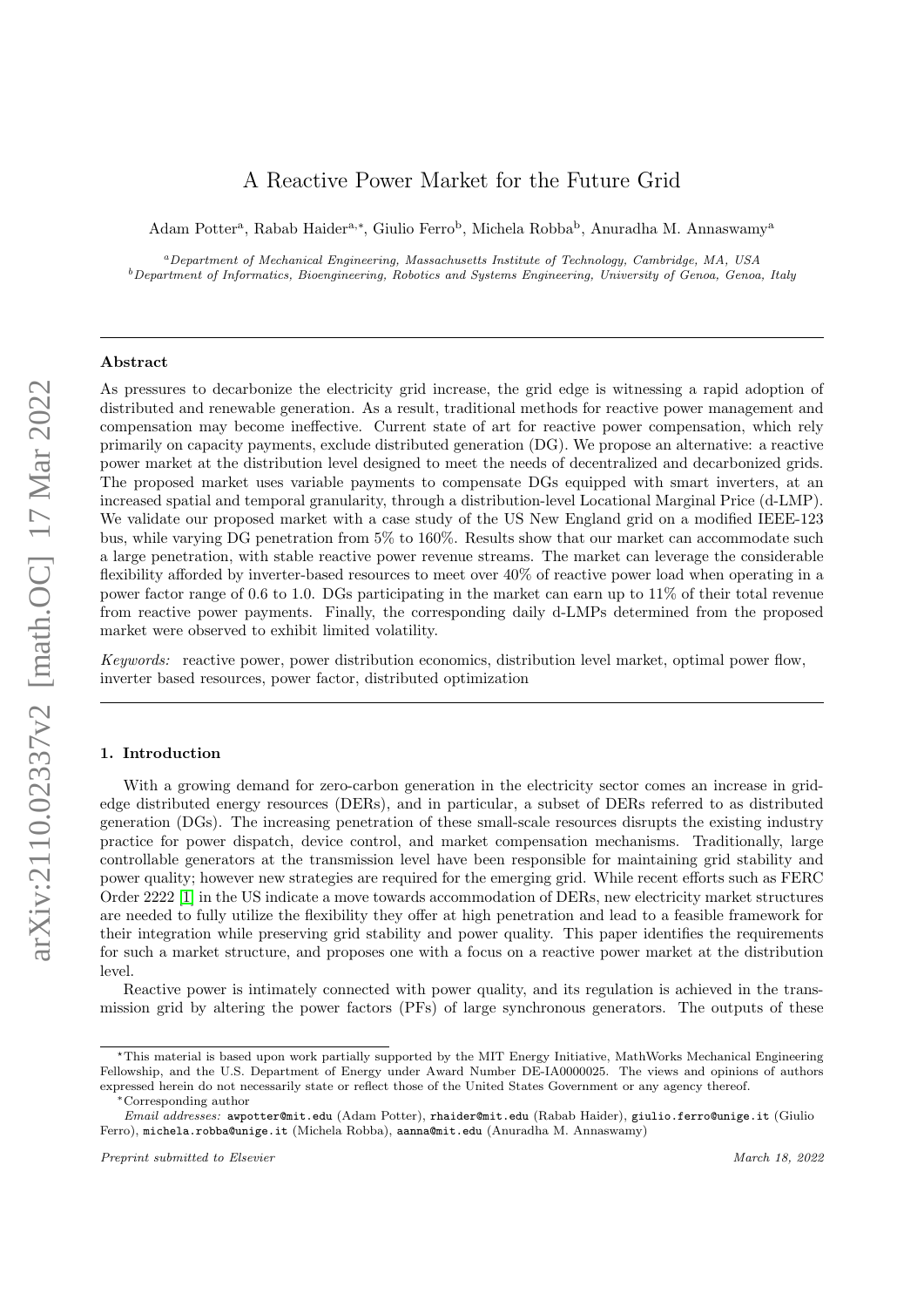generators are easily controllable thus permitting an efficient regulation of PF, and have therefore been sufficient for ensuring power quality and voltage stability at the transmission level. PF can be regulated at the requisite level even with a few large synchronous generators as the target PF value rarely drops below 0.95 [\[2\]](#page-19-1). In contrast to this practice at the transmission level, power quality in the distribution grid is typically achieved through devices such as on-load tap changers, capacitor banks, and voltage regulators, which locally inject reactive power. Such a solution however becomes quickly inadequate in a distribution grid with an increased penetration of DERs. Emerging solutions that allow regulation in a wide range of PF correspond to inverter-based resources, such as DGs which are often equipped with smart inverters, and can adjust their PF using suitable power electronics control, quickly and at low costs. Further, since reactive power travels poorly, the spatially distributed support offered by these DERs offers a unique grid flexibility option if their reactive power capabilities can be coordinated. This in turn implies that DGs that enable such an additional flexibility must be compensated for through an appropriate market mechanism. A market structure that compensates DGs for their services, particularly for reactive power, is structurally different from the current practice [\[3\]](#page-19-2). The development of such a market is the topic of this paper, wherein we propose an energy market for the distribution grid which prices reactive power. We build on the authors' earlier work in [\[4,](#page-19-3) [5\]](#page-19-4) which proposed an energy market that enables fine granularity, in both location and in time, of power injections and corresponding energy prices. Unlike those works, here we focus primarily on reactive power, including the deployment of DER resources to provide reactive power, the financial remuneration for the corresponding grid services, and the role of the market in an unbalanced distribution grid with increasing DER penetration.

Currently, reactive power markets do not exist. Any compensation for generators that provide reactive power are static rates, designed to recover the capital costs of installing the equipment or based on the LOC (lost opportunity cost) of not selling real power. These payments can consist of capacity, or fixed payments, based on generator's reactive power capabilities and utilization, or variable, payments based on the delivered kVARs of reactive power. These static rates do not reflect the temporal shifts in supply and demand, or spatial variation across the grid. Further, these payments are typically cleared on a case-by-case basis for each generator, a process which is generally exclusive to larger generators. This approach of static caseby-case rates will be insufficient in accommodating a deep penetration of DGs. These DGs offer significant operational flexibility at little to no cost, and can be leveraged to provide much needed grid services through the clean energy transition. To do so, a market mechanism which prices their reactive power capabilities and their spatial and temporal variations is vital. This is possible with approaches based on optimal power flow (OPF), which allow the simultaneous determination of prices corresponding to both real and reactive power injections, enables an increasing penetration of DERs, and accommodates grid physics. In this paper, we propose a reactive power market that allows variable payments based on an OPF approach.

The reactive power market proposed in this paper is a part of a distribution-level market with oversight assumed to be provided by a distribution system operator (DSO). A DSO-centric market has several advantages, the first of which is that it enables DERs to directly participate in a local setting, and have the market location be collocated electrically, such as at a primary feeder node or a secondary feeder node. It also avoids tier bypassing, which can arise if DERs are directly dispatched into the wholesale markets in response to the bulk grid objectives without considering local constraints [\[6\]](#page-19-5). Our proposed reactive power market sits at the primary feeder level (4 to 35 kV level), with any resources and uncontrollable loads residing in the secondary feeders and below aggregated upward. Each Primary Market Operator (PMO) is assumed to have oversight over one primary feeder, and determines the schedule for DERs in terms of both real and reactive power injections as well as the retail electricity price of both real and reactive power, which we denote as a distribution-level Locational Marginal Price (d-LMP). Each PMO pays the participating DGs in that feeder at the d-LMP. The d-LMP also corresponds to the payment made by the loads to the PMO. As we effectively split the grid into smaller service regions, the proposed retail market has the potential to lead to less expensive and more extensive procurement and payment for reactive power resources. The study in [\[7\]](#page-19-6) corroborates this statement as well. A DSO can be tasked with the oversight of these PMOs and perhaps be commissioned as a non-profit entity, similar to ISO/RTOs, by the corresponding Public Utility Commission.

The underlying framework utilized to determine the market schedules and prices is based on constrained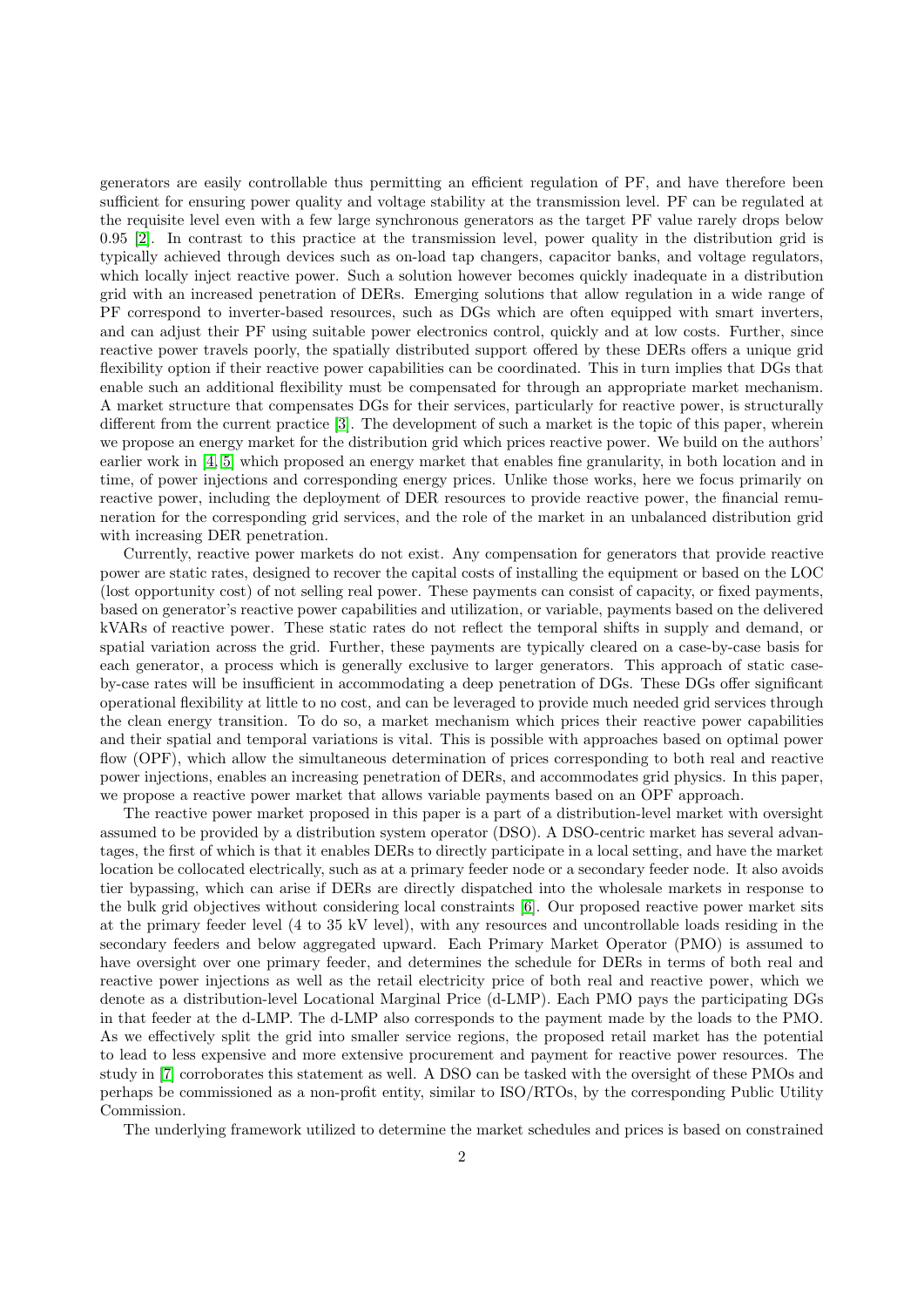optimization, an initial version of which was proposed in [\[4,](#page-19-3) [5\]](#page-19-4). In the present work, we extend [\[4,](#page-19-3) [5\]](#page-19-4) in two ways: (1) we consider a multi-phase unbalanced distribution grid; and (2) we carry out a detailed treatment of reactive power deployment and pricing. The case study in [\[4,](#page-19-3) [5\]](#page-19-4) considered a specific level of penetration of DG of approximately 70%, consisting entirely of real power generation. In this paper, we significantly extend the scope, by modeling each DG as an inverter-based resource with reactive power capabilities and variable PF, over a range of DG penetration from 5% to 160%. We do not consider reactive power support from flexible consumption, though our market structure can extended to accommodate them as well. We also consider an unbalanced distribution grid, not considered in [\[4,](#page-19-3) [5\]](#page-19-4), using a current injection (CI) model, and include analytical support for the reactive power price resulting from this model. We place our reactive power market in context of industry needs. Through numerical case study, we demonstrate how our market effectively utilizes DERs to provide appropriate local reactive power support while optimizing network-level objectives subject to grid constraints. We validate the market's flexibility and performance over a range of conditions, including DG penetration and inverter PF and discuss the implications of our market in the key areas of price volatility and supporting investment decisions.

The following are the specific contributions of the paper.

- We present an analysis of the state of art of reactive power compensation in theory and in practice. We outline how DERs disrupt traditional reactive power management, warranting new approaches to reactive power dispatch and pricing. We identify three priorities for a DER-inclusive reactive power market:
	- Utilize the significant reactive power capabilities of a large penetration of DERs and their wider PF operating range
	- Support efficient grid operation by minimizing grid losses using local DERs
	- Provide fair remuneration to DERs for their grid services
	- Incentivize long-term growth of DER adoption through market inclusion and corresponding reliable revenue streams

These constitute the motivation for our reactive power market.

- We propose a reactive power market for DGs in the distribution grid which meet the priorities outlined above. The market dispatch and price clearing are solutions of a linear CI model of the unbalanced distribution grid. The market decisions are arrived at using a Proximal Atomic Coordination (PAC) based distributed optimization algorithm, demonstrated to converge to the optimal point under suitable conditions in [\[8,](#page-19-7) [4\]](#page-19-3). We further analyze the reactive power price resulting from the CI model, building the case for minimizing line losses as a network-wide view of reactive power.
- Through a numerical case study of the US New England grid modeled as a modified IEEE-123 bus, we demonstrate the following features:
	- Our market can accommodate a large amount of  $DGs$ : We illustrate how reactive power support can be realized even with a high penetration of DGs. We show in particular that the revenue stream for reactive support to these DGs remain steady even as DG penetration increases from 5% to 160%, which indicates the feasibility of the proposed market at high penetrations, and even at low penetrations.
	- $-$  Our market uses all available DGs efficiently: We utilize the full flexibility of DGs to operate over a range of PF, from 0.6 to 0.95, to meet over 45% of reactive power load, even with the reactive power price per unit kVAR remaining the same. The corresponding increase in the requisite reactive power injection is appropriately compensated by an increasing percentage of the revenue from reactive power support compared to total revenue from DGs.
	- $-$  *Our market supports grid voltages:* The reactive power support from DGs spatially distributed throughout the grid increases the mean voltage across the network, providing necessary support during periods of high demand.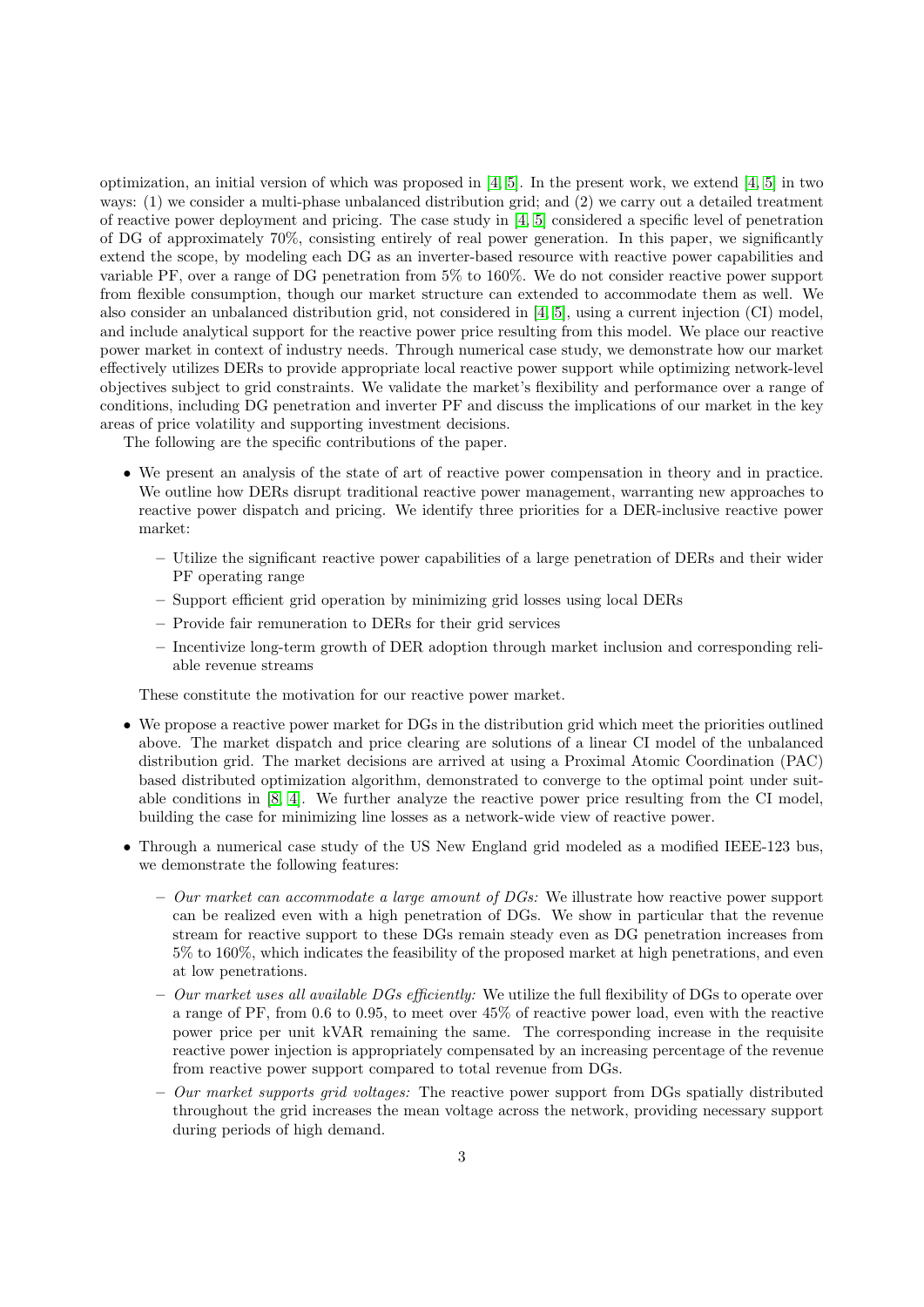$-Our market is stable and provides reliable revenue: A detailed assessment of the price variations$ across all DGs in the IEEE 123-bus over a week shows that the price variations primarily follow load fluctuations and are otherwise minimal.

The remaining paper is organized as follows. Section [2](#page-3-0) presents an analysis of the state of art in both theory and practice, providing a historical perspective on our identified priorities for reactive power compensation. Section [3](#page-7-0) introduces our OPF-based reactive power pricing. Section [4](#page-12-0) presents numerical evaluation of the proposed reactive power market on an IEEE-123 bus network in the context of our market design priorities. Section [5](#page-18-0) provides concluding remarks.

# <span id="page-3-0"></span>2. State of Art of Reactive Power Compensation

In the following sections we provide an analysis of the state of art for reactive power management and pricing in the US<sup>[1](#page-3-1)</sup>. We present an analysis of both industry practices and technical solutions. We identify the design objectives for reactive power pricing for traditional power systems, and elucidate how they are inadequate for the emerging grid with high DER penetration. Finally, we identify the priorities for the emerging grid, which our proposed market in Section [3](#page-7-0) is shown to satisfy. A summary of the analysis is presented in Table [1.](#page-3-2)

<span id="page-3-2"></span>

| Current Practice (State-of-Art)                                              |                                                                                                                   | Proposed Practice for Emerging Grid (Proposed) |                                                                                                           |  |
|------------------------------------------------------------------------------|-------------------------------------------------------------------------------------------------------------------|------------------------------------------------|-----------------------------------------------------------------------------------------------------------|--|
| Methodology for Q<br>pricing                                                 | Limitations of state-of-art                                                                                       | Methodology for Q<br>pricing                   | Features of proposed<br>method                                                                            |  |
| Fixed pricing                                                                | Emerging grid is more<br>dynamic: fixed prices<br>cannot provide adequate<br>signals for devices to<br>respond to | Dynamic pricing                                | Time-varying and<br>spatially varying Q prices<br>provide signal for DERs to<br>respond to system needs   |  |
| Cost-based pricing                                                           | Not inclusive to DERs<br>which don't incur high<br>costs for producing Q                                          | Service-based<br>pricing                       | Q price is determined by<br>an OPF, thereby modeling<br>the real-time value of Q<br>injection to the grid |  |
| Case-by-case<br>clearing                                                     | Intractable for a large<br>number of devices (i.e.<br>DER-rich grid)                                              | Coordinated and<br>distributed<br>clearing     | Maintain tractability of<br>large-scale OPF by using<br>distributed optimization                          |  |
| Price deadbands<br>where no payment<br>is made $(0.95 \text{ to } 1)$<br>PF) | Deadbands are<br>anti-competitive and not<br>recommended for inclusive<br>markets                                 | No price<br>deadbands                          | Provide compensation<br>through the full range of<br>PFs enabled by power<br>electronic control           |  |

Table 1: Summary of the state-of-art industry practice on reactive power management and pricing. We propose a reactive power market for the emerging grid, with new methodologies and features.

# 2.1. History of reactive power pricing in the US

Since the US energy sector was deregulated in the 1990s, there has been much debate over the treatment of reactive power in a market setting. Early proposals for compensating reactive power  $(Q)$  aimed to address two problems:

1. Ensuring sufficient Q resources were available in the market: by focusing on the recovery of Q-enabling equipment costs;

<span id="page-3-1"></span> $1A$  review of reactive power markets in EU markets is presented in [\[9\]](#page-19-8)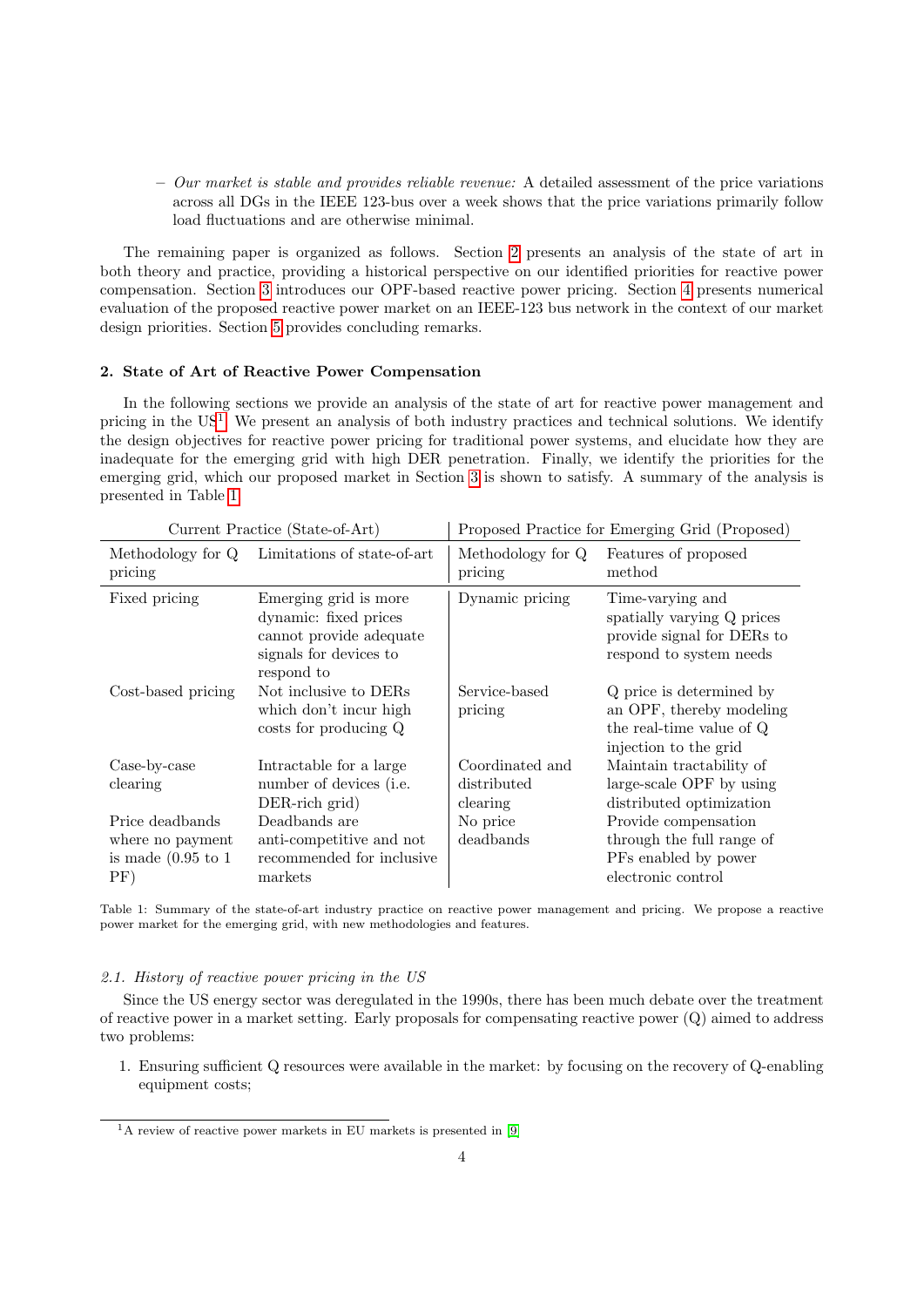# 2. Maintaining grid stability: by efficiently procuring the requisite reactive power capacity in the longterm

These problems were inherent to the then centralized grid predominantly consisting of synchronous generators. Early reactive power compensation methods proposed in [\[2\]](#page-19-1) and [\[10\]](#page-19-9) supplied no payment for generators operating at PFs in the range of 0.95 leading to 0.95 lagging creating a price "deadband", citing that synchronous generators do not incur losses within this operating range. Reactive power prices were set outside this PF range as it necessitated additional hardware and therefore recovery of equipment cost. Any further deviations imply a loss of opportunity of selling real power, and therefore the price is set based on the lost opportunity cost (LOC) [\[11\]](#page-19-10). Much of current practice has followed this procedure. However, this approach is highly sensitive to the PF range and becomes inadequate as PF varies. Thus, this approach cannot be used for the emerging grid, where the penetration of DERs with variable PFs is rapidly increasing. Further, as clearly mentioned in [\[3\]](#page-19-2), pricing deadbands for reactive power are anti-competitive and not recommended for inclusive markets, such as those encouraged in FERC Order 2222 [\[1\]](#page-19-0). On the demand side, some utilities enforce a similarly-structured PF penalty to customers that operate outside of a permitted PF range to recover costs from the additional electrical line losses incurred. However, this approach also uses a pricing deadband, is ineffective at signaling demand response actions, and can result in inequities between customers [\[12\]](#page-19-11).

In addition to efforts for recovering equipment costs and lost revenue, much of industry's attention was focused on the second problem of reactive power capacity procurement. As utilities rushed to ensure sufficient capacity to maintain voltage and power quality under high demand, capacity markets rose as a reliable way to incentivize reactive power capability investments. These fixed payments were preferred over variable payments for the VAR-hrs produced. References [\[13\]](#page-19-12) and [\[14\]](#page-19-13) use OPF-based methods with the underlying dual variables being used to generate reactive power prices, but both noted that the resulting prices were highly volatile. Study [\[14\]](#page-19-13) ultimately recommended capacity payments to drive investment. Reference [\[15\]](#page-19-14) assessed that before 1998 in the US around 80% of reactive power payout was through fixed, or capacity, payments while only 20% was through variable payments. It should be noted that even in this paper, which is more than 20 years old, fixed payments are recommended to be a transitional process phasing into payment purely on the utilization of reactive energy. For more than 20 years, researchers have argued fixed payments are outdated and should not remain the dominant compensation method for Q-based ancillary services. These fixed payments do not reflect the true value of services provided. Further, while synchronous generators are limited in their ability to generate Q, which can result in a capacity shortage, modern DERs such as PV solar equipped with smart inverters are not. As the penetration of inverter-based resources capable of generating a surplus of Q increases, the recruitment of Q-generating devices will no longer be a primary concern. Rather, the challenge of maintaining grid stability in an inverter-rich grid comes down to effectively utilizing the large number of available resources, and designing the corresponding payment structures required to incentivize Q-generation. Finally, and of critical importance, capacity markets are not inclusive to DERs. Therefore, as we move towards a grid with a strong influx of DG resources with much wider PF operating range, such procurement focused capacity markets will become less important. Like real power, it is crucial that reactive power compensation transitions to market-based solutions, and accounts for value added to the grid, the spatial differences in resources, and are inclusive to DERs. In this paper, we propose a specific distributed optimization based solution that allows the determination of a reactive power pricing structure that captures a fine-grain variation of location and time.

# 2.2. Implementation practices for reactive power pricing

In this section we focus on the Q-pricing strategies implemented in practice. Our analysis of these current practices suggests a need for market-driven variable payments to be inclusive to DGs. Reactive power compensation at the transmission level is implemented using various methods. Since reactive power capabilities are deemed critical by FERC, monetary incentives are required to ensure power is delivered and the grid has sufficient capacity. Tariffs are designed as either fixed or variable payments to asset owners. However, poorly designed incentives could result in either a reactive power shortage resulting in voltage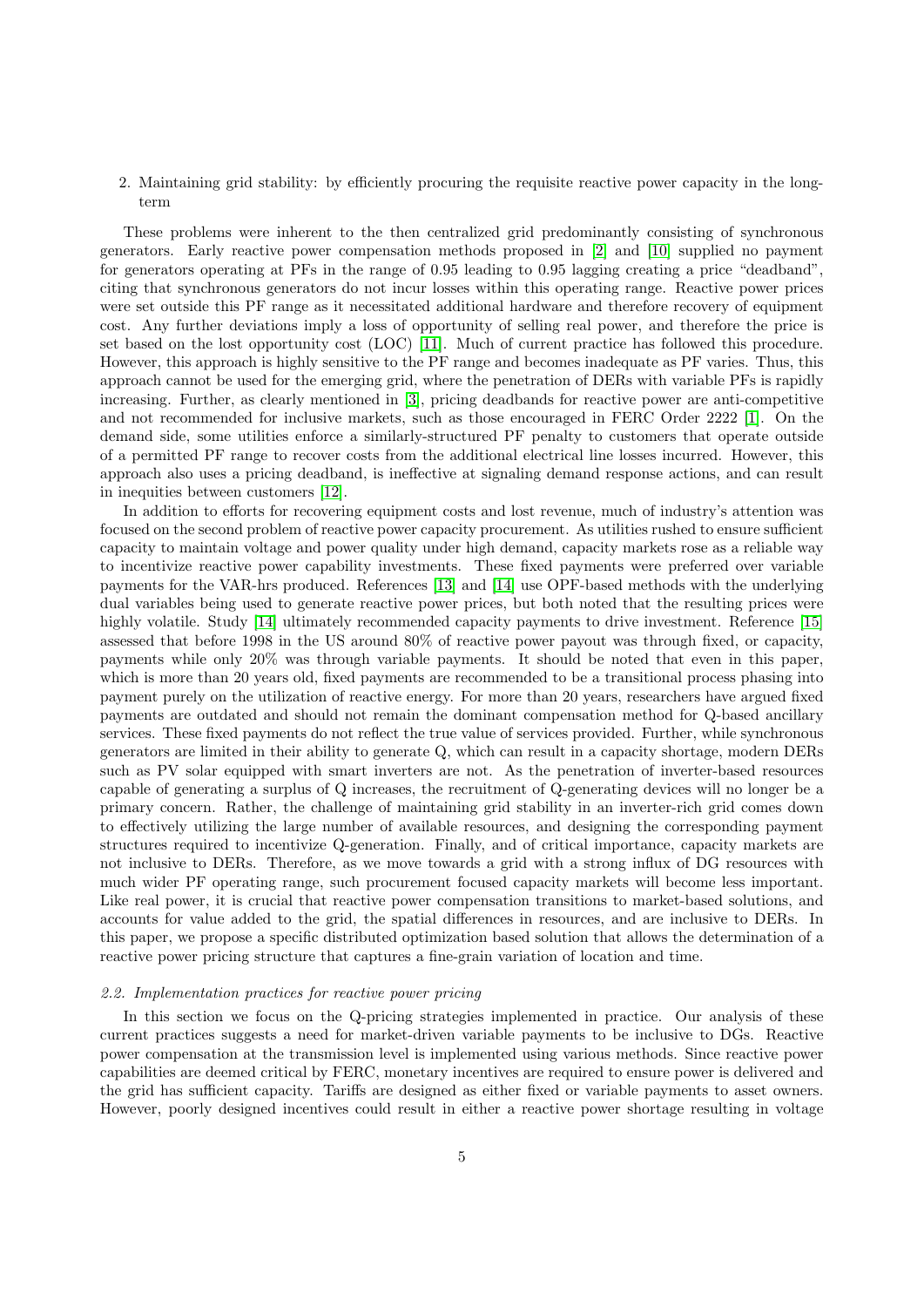control failures, or surpluses that create monetary losses for utilities and consumers. A snapshot of these methods at various ISO/RTOs is delineated in this section.

A US FERC report released in 2014 outlines two common payment methods[\[3\]](#page-19-2). The first is a regulatory mandate on generator reactive power support. Under the assumption that reactive power is inexpensive, all market participants are expected to help balance the grid without additional payment. This method is clearly outdated and unfair, and further, is incapable of incorporating DERs. The second method, developed by the American Electric Power Service (AEP), permits generators to report expenses explicitly tied to reactive power capabilities and settle on an appropriate fixed payment. The settlement process also gives grid operators control over capacity by recruiting and settling as necessary. This cost-based compensation is commonly used today, and is appealing because it avoids a market and the associated risks of market failures while ensuring the grid has appropriate capacity of reactive power. However, this method is generally limited to large traditional generators who can afford the cost analyses and settlement process. Additionally, unlike traditional generators, most DGs come equipped with extensive reactive power capabilities so expense-based pricing is less applicable. As mentioned earlier, the report [\[3\]](#page-19-2) alludes to the need for retail level accommodation of DERs as their penetration increases. Without a market, recruiting many small DERs for reactive power support with the industry standard would be prohibitive and the resulting prices unsubstantiated. A well designed reactive power market could facilitate the rapid adoption of small-scale distributed grid assets.

<span id="page-5-0"></span>Another point of interest is the 2020 primer from the Solar Energy Industries Association (SEIA) [\[16\]](#page-19-15). The primer suggests variable payments are currently inadequate for incentivizing reactive power generation; in practice the ISO/RTOs rely heavily on fixed payments. Figure [1](#page-5-0) outlines reactive power revenue potential for large solar projects. All US ISO/RTOs include variable, per kVAR-yr, payment based on loss of potential revenue in the real power market, but only regions with fixed payments provide high or moderate potential for a reactive power revenue stream. Currently, if a market participant, for example DERs, did not have access to fixed payments their revenue potential would be compromised.

| <b>RTO</b>    | <b>Fixed Payment</b> | <b>Variable Payment</b> | <b>Revenue Potential</b> |
|---------------|----------------------|-------------------------|--------------------------|
| <b>PJM</b>    |                      |                         | High                     |
| <b>MISO</b>   |                      |                         | <b>High</b>              |
| <b>NYISO</b>  |                      |                         | Moderate                 |
| <b>ISO-NE</b> |                      |                         | Low                      |
| <b>SPP</b>    | ×                    |                         | Low                      |
| CAISO         | ×                    |                         | Low                      |
| <b>ERCOT</b>  | se                   |                         | Low                      |

Figure 1: Reactive power compensation for ISO/RTO regions in the US with corresponding estimates on the reactive power revenue potential for solar and storage in those regions [\[16\]](#page-19-15).

The issue of loss of potential revenue in the real power market is further substantiated by data from the New England Independent System Operator (ISO-NE) in the US settled cost for yearly reactive power capacity. In 2020, the costs varied from 1.095 \$/kVAR-yr to 1.13 \$/kVAR-yr; in comparison, the normal utilization price is 0.05 \$/MWh (0.0057 \$/kVAR-yr). As the SEIA primer suggested, current tariff structures heavily favor standby capacity over power delivered. The report further notes that while the AEP method for reactive power capacity pricing has been used for several large solar projects, it is not inclusive to residential solar. Looking at ISO-NE again, the smallest asset reported had 587 kVARs of capacity, confirming the standard is non-inclusive to smaller DGs [\[17\]](#page-19-16). This implies that despite fixed payments being the goto procedure in industry practice, there is still a significant gap in the efficient integration of small-scale resources. A pricing scheme centered around fixed payments would be difficult to scale, improperly value resources, and result in tier bypassing by separating real and reactive power. In our work, we propose a reactive power market to provide variable payments for resources in the distribution grid for services provided at the distribution level, and argue it is effective and reliable enough to facilitate the transition to high DER penetration.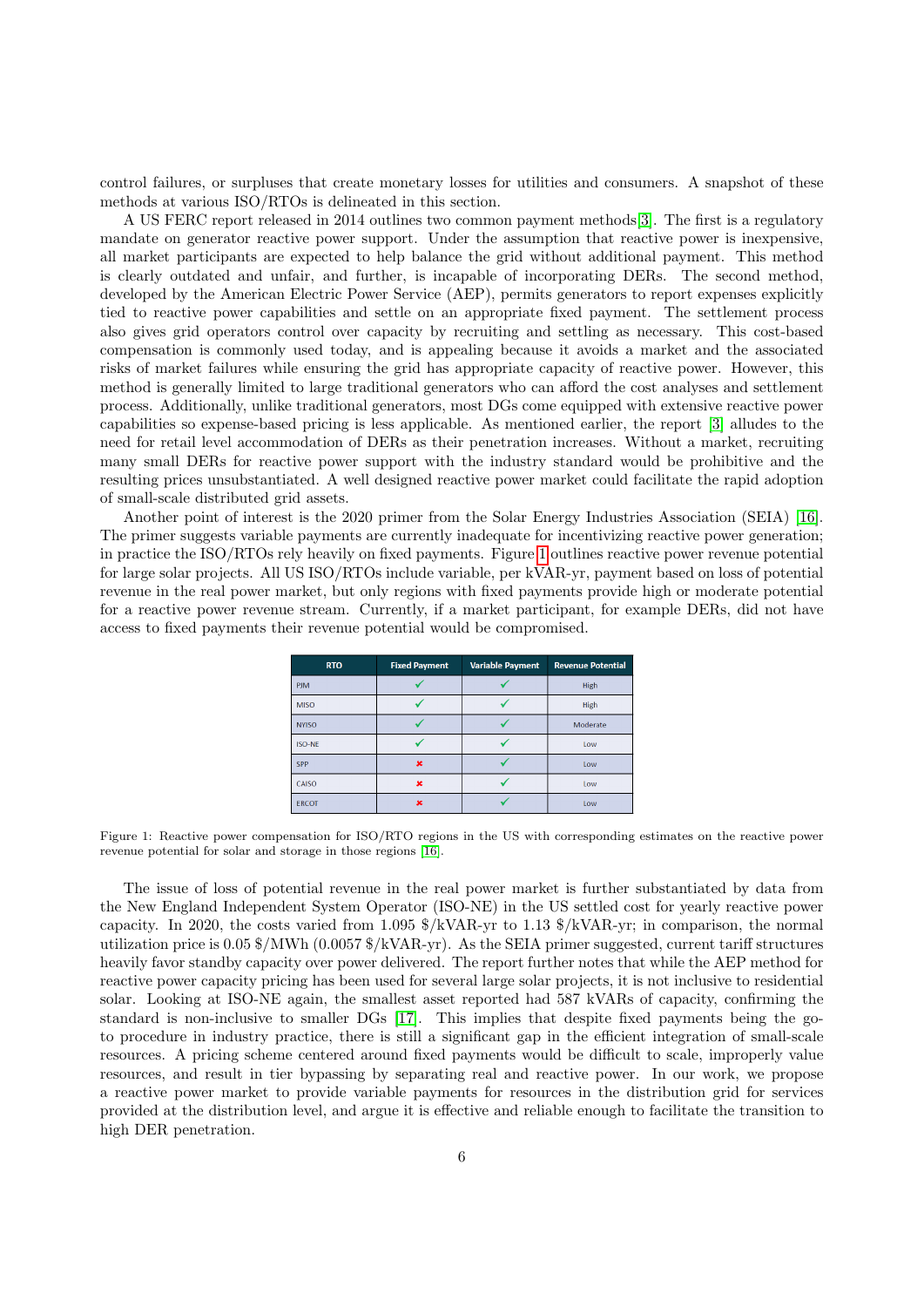# 2.3. Technical Solutions for Reactive-power Pricing

A wide variety of pricing and settlement methods for reactive power have been proposed in the literature. The survey in [\[9\]](#page-19-8) reviews various approaches such as optimization, machine learning, and game theory, and presents a discussion of different market structures including ancillary provisions. In this paper, we focus on energy markets, and leave the development of ancillary markets at the distribution level to future work. The survey in [\[18\]](#page-19-17) presents a review of both LOC-based and OPF-based methods for reactive power pricing schemes. These can loosely be distinguished into three categories as described in [\[19\]](#page-19-18) based on the relationship between real and reactive power pricing. The first category includes the cost-based methods mentioned above that keep reactive power as an independent ancillary service. The dynamics of real and reactive power are assumed to be decoupled allowing voltage control to be a secondary concern to that of balancing power. Control of voltage is assumed to be possible through regulation of PFs using large generators. This solution is predicated on transmission-level resources, and the assumptions of decoupled real and reactive power are violated when PFs dip below 0.95, a plausible occurrence for DERs. This is further exacerbated by the unbalanced physics of the distribution grid.

The second category proposed in [\[19\]](#page-19-18) includes a hierarchical approach where the first step is the clearing of a real power market followed by a reactive power market. These solutions leverage the advantages of decoupled dynamics leading to simple market-based approaches. Reactive power is priced competitively and supports existing real power markets. One such example can be found in [\[20\]](#page-19-19) which is based on LOC of selling real power, while others such as [\[21\]](#page-19-20) formulate a separate optimal reactive power flow (OQF) problem to quantify its marginal value. In both cases, the use of a hierarchical structure may prevent resources that participated in the real power market from selling reactive power in the following market. This makes it difficult to leverage DG's ability to operate at low PFs as they will be incentivized to sell real power first, thus limiting reactive power ability.

The third category covers simultaneous real and reactive power deployment. Typical examples are [\[22,](#page-19-21) [23,](#page-19-22) [24\]](#page-19-23) that extract both real and reactive power prices using an OPF-formulation. By minimizing an objective function, the resulting Lagrange multipliers (dual variables) represent the marginal cost of real and reactive power at each load and resource, leading to a reactive power price. For example, [\[22\]](#page-19-21) and [\[23\]](#page-19-22) use voltage and reactive power constraints to ensure grid-feasible solutions and find the value of reactive power in meeting these constraints. By solving for both types of power simultaneously, these approaches can avoid decoupling grid dynamics and assure there is no mismatch between cleared real and reactive dispatch. Our proposed market solution belongs to this third category.

#### 2.4. Reactive power needs of the emerging grid

The state-of-art in reactive power management and pricing are insufficient in accommodating a deep penetration of DERs, which is likely to occur in the future grid. In order to leverage the flexibility and low cost of DERs, a new set of requirements and objectives are needed. For the emerging low-carbon grid with high DER penetration, we propose the following set of new priorities for industry practice:

- Utilize the significant reactive power capabilities of a large penetration of DERs and their wider PF operating range
- Support efficient grid operation by minimizing grid losses using local DERs
- Provide fair remuneration to DERs for their grid services
- Incentivize long-term growth of DER adoption through market inclusion and corresponding reliable revenue streams

In the next section, we introduce our reactive power market and pricing mechanism for the emerging grid.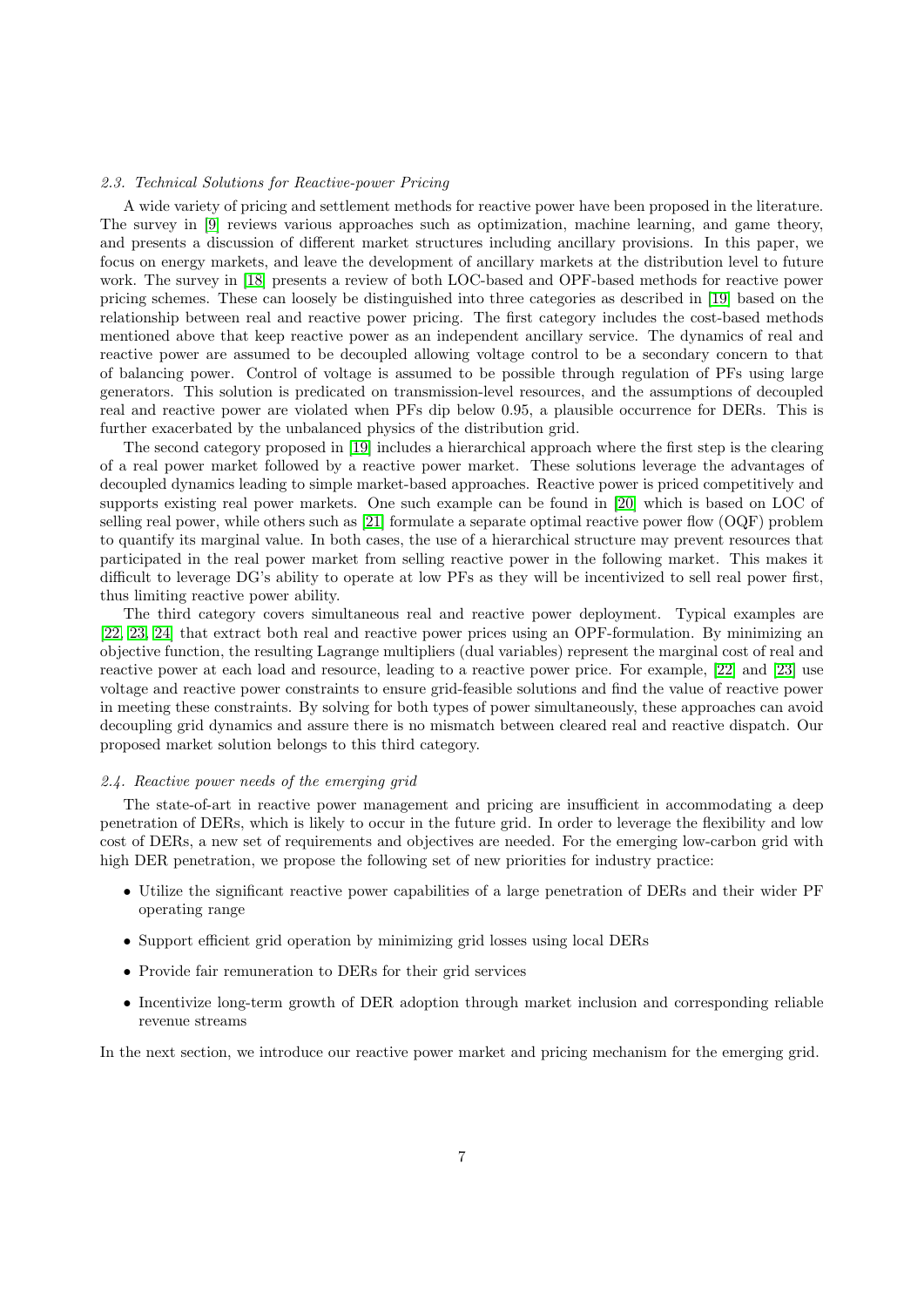### <span id="page-7-0"></span>3. Reactive Power Pricing

The starting point for the reactive power market is an unbalanced distribution grid for which we are interested in determining the optimal power dispatch, for both active and reactive power simultaneously. We utilize an OPF approach to solve this problem, whose primal and dual variables provide the power dispatch and the local price of both active and reactive power. These local prices vary temporally and spatially, providing more accurate economic signals for DER control and fair service-based remuneration. Within the distribution grid, many DERs may be connected to only a single phase of the three-phase network, necessitating a high-fidelity power flow model of the unbalanced distribution grid. In what follows, we present a detailed discussion of the current injection model of the unbalanced grid, a distributed optimization based market mechanism, and the specifics of reactive power pricing.

### 3.1. Introduction to Current Injection Model

Two distinct types of models have been used to represent the physics of the distribution grid: modeling branch variables which leads to the Branch Flow model [\[25,](#page-20-0) [26\]](#page-20-1), or modeling nodal variables which leads to the Bus Injection model [\[27,](#page-20-2) [28\]](#page-20-3). The Branch Flow model based on second order cone programming (SOCP) has proven to be advantageous in providing tight convex relaxations to the original AC-OPF problem with exactness under some conditions, and is shown to be more computationally stable than the Bus Injection model. However, both Branch Flow and Bus Injection models are typically limited to networks with radial topologies and balanced networks, and extensions to these models for unbalanced distribution grids are only valid for a small range of angle imbalances. This is a limiting assumption for many grids, especially with increasing penetration of DERs located on single-phase lines. A recent approach proposed by some of the authors of this paper, denoted as Current Injection (CI) model [\[29,](#page-20-4) [30\]](#page-20-5), avoids this assumption and so is an ideal candidate for representing unbalanced grids with various single-phase loads and generation. The CI model uses nodal variables, similar to the Bus Injection model, but the main idea is to represent all loads and generators as nodal current injections, with all power, current, and voltage phasors represented in Cartesian coordinates. The 3-phase impedance matrix is used to describe the self and mutual inductance between phases to model the coupling of phases that are common to a distribution grid. More importantly, the key obstacle of non-convexity of the AC-OPF and the subsequent nonlinearity of SOCP and SDP convexification strategies are dealt with in the CI approach by leveraging McCormick Envelope (MCE) based convex relaxation [\[31\]](#page-20-6) for the bilinear power relations. The MCE uses the convex hull representation of bilinear terms to render a linear OPF model. This representation requires adequate bounds on the nodal voltages and currents to ensure a tight convex relaxation. To determine these bounds, the CI approach also includes a carefully designed pre-processing algorithm which uses generation and load forecasts and grid limits to iteratively calculate tight nodal bounds [\[29\]](#page-20-4). The CI model has been shown to perform well on unbalanced networks with local generation, with maximum 1.2% optimality gap and 0.9% voltage error when compared to the AC-OPF for a number of use cases [\[29\]](#page-20-4). The CI model has also been used for solving OPF in a distributed way [\[30\]](#page-20-5) and for voltage support from inverter-based resources in unbalanced distribution grids [\[32\]](#page-20-7). Due to its overall ability to model unbalanced grids and all of the aforementioned advantages including the computational simplicity of the linear model, we adopt the CI approach in this paper.

#### 3.2. Problem Formulation

We denote a general distribution network as a graph  $\Gamma(\mathcal{N}, \mathcal{E})$ , where  $\mathcal{N} := \{1, ..., N\}$  denotes the set of nodes,  $\mathcal{E} := \{(m, n)\}\$  denotes the set of edges, and each phase is expressed as  $\phi \in \mathcal{P}, \ \mathcal{P} = \{a, b, c\}.$  The CI-OPF for the network is then written as:

$$
\min_{x=[I^R \ I^I \ V^R \ V^I \ P \ Q]} f(x) \tag{1a}
$$

<span id="page-7-5"></span><span id="page-7-4"></span><span id="page-7-3"></span><span id="page-7-2"></span><span id="page-7-1"></span>
$$
V = ZI \tag{1b}
$$

$$
P_j^{\phi} = V_j^{\phi, R} I_j^{\phi, R} + V_j^{\phi, I} I_j^{\phi, I}
$$
 (1c)

$$
Q_j^{\phi} = -V_j^{\phi, R} I_j^{\phi, I} + V_j^{\phi, I} I_j^{\phi, R}
$$
\n
$$
\tag{1d}
$$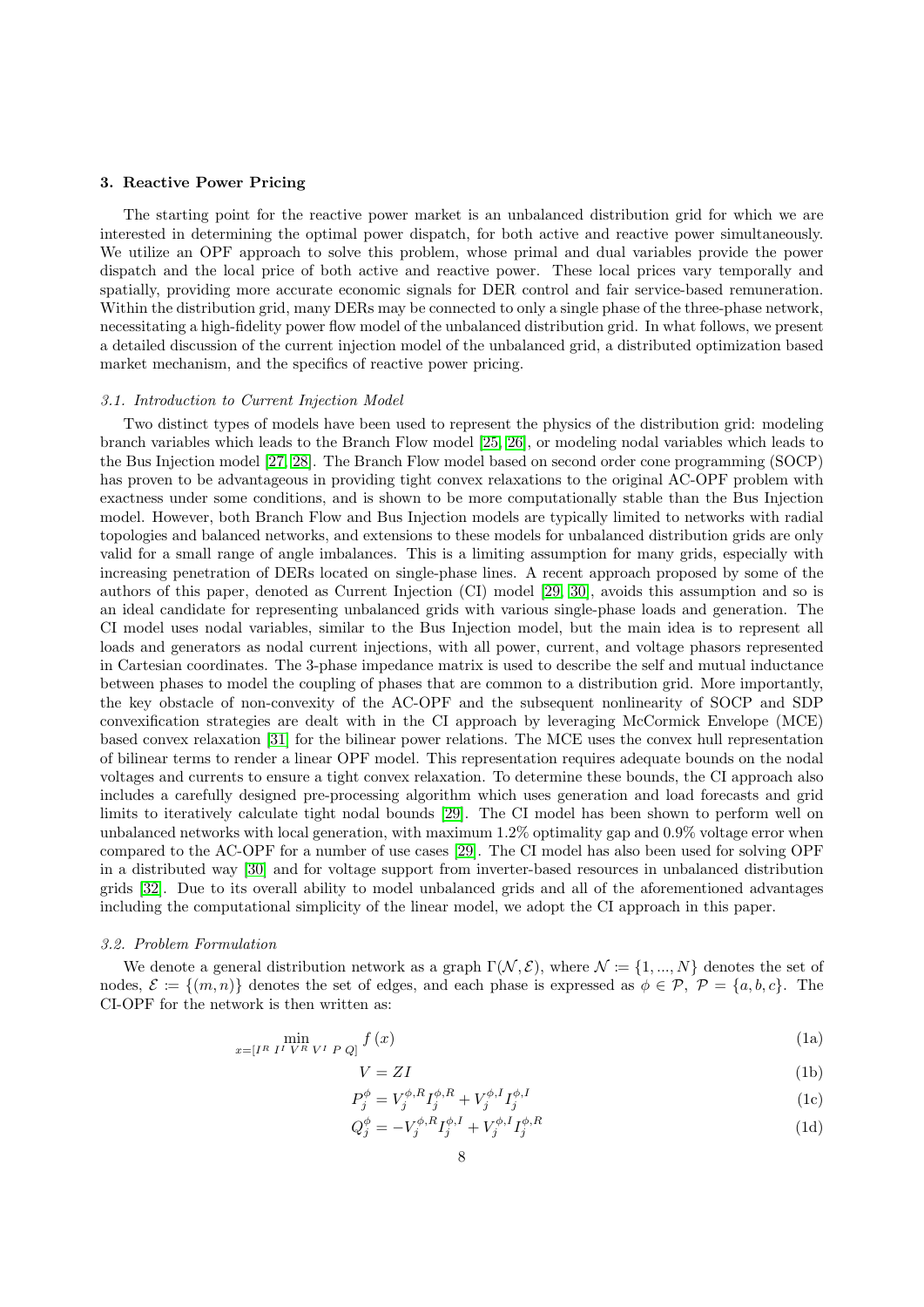$$
P_j^{\phi} \tan(\cos^{-1}(-{\text{pf}})) \le Q_j^{\phi} \le P_j^{\phi} \tan(\cos^{-1}({\text{pf}}))
$$
\n(1e)

<span id="page-8-0"></span>
$$
\underline{P}_j^{\phi} \le P_j^{\phi} \le \overline{P}_j^{\phi} \tag{1f}
$$

$$
\underline{Q}_j^{\phi} \le Q_j^{\phi} \le \overline{Q}_j^{\phi} \tag{1g}
$$

$$
\underline{V}^{\phi,R}_j \le V_j^{\phi,R} \le \overline{V}_j^{\phi,R} \tag{1h}
$$

$$
\underline{V}j^{\phi,I} \le V_j^{\phi,I} \le \overline{V}_j^{\phi,I} \tag{11}
$$

$$
\underline{I}_{j}^{\phi,R} \le I_{j}^{\phi,R} \le \overline{I}_{j}^{\phi,R} \tag{1j}
$$

<span id="page-8-1"></span>
$$
\underline{I}_{j}^{\phi,I} \le I_{j}^{\phi,I} \le \overline{I}_{j}^{\phi,I} \tag{1k}
$$

where  $x = \begin{bmatrix} I^R & I^I & V^R & V^I & P & Q \end{bmatrix}$  is the decision vector for the CI-OPF problem; I, V, P, Q denote the vector of nodal current injections, voltages, and real/reactive power injections respectively;  $Z \in \mathbb{R}^{3N \times 3N}$  is the system impedence matrix. We use  $x^R$  and  $x^I$  to denote the real and imaginary components of a complex number x; overbar  $\bar{x}$  and underbar x denote the upper and lower limits of a variable x; Re(·) and Im(·) denote the real and imaginary components of a complex number. Constraint [\(1b\)](#page-7-1) describes Ohm's law, and [\(1c\)](#page-7-2)-[\(1d\)](#page-7-3) are the definitions of real and reactive power. Constraint [\(1e\)](#page-8-0) models the multiphase inverter of a DG, where the ratio of P and Q determine the PF setting. Constraints [\(1c\)](#page-7-2)-[\(1k\)](#page-8-1) are for all nodes  $j \in \mathcal{N}$ and per each phase  $\phi \in \mathcal{P}$ .

Remark 1: The use of current and voltage to model the power physics permits a simple multi-phase model for the unbalanced distribution grid. The corresponding definition of real/reactive power as represented in constraint  $(1c)$ - $(1d)$  include bilinear terms which can be nonconvex. To deal with this nonconvexity, we use a McCormick Envelope based convex relaxation, which renders a linear model. We then convert the bounds on P and Q to nodal current limits,  $\underline{I}^{\phi}_j$  and  $\overline{I}^{\phi}_j$  $j$ , for both the real and reactive components, using a carefully designed pre-processing algorithm. For brevity, we omit the McCormick Envelope relaxation of the bilinear terms and the pre-processing. See [\[30,](#page-20-5) [29\]](#page-20-4) for details.

Remark 2: Another typical constraint in power systems is a congestion constraint, which limits the line currents. This constraint can be trivially included in our CI-OPF formulation by introducing a variable describing the current flow in the distribution lines,  $I_{flow}$ , and rewriting constraint [\(1b\)](#page-7-1) as two constraints:

$$
AV = ZI_{flow} \tag{2a}
$$

<span id="page-8-2"></span>
$$
I = A^T I_{flow} \tag{2b}
$$

where  $A \in \mathbb{R}^{3N \times 3N}$  is the 3-phase graph incidence matrix.

The objective function  $f(x)$  in [\(1a\)](#page-7-4) is chosen to carefully reflect the market structure. As previously discussed, our proposed market solution covers simultaneous real and reactive power deployment, and energy price settlements. To reflect these energy prices, the objective function is chosen to be a combination of Social Welfare and line losses and is given by:

$$
f(x) = \sum_{j \in \mathcal{N}_G} \left( a_j^P P_j^2 + b_j^P P_j + a_j^Q Q_j^2 + b_j^Q Q_j \right) - \sum_{j \in \mathcal{N}_L} \left( \alpha_j^P (P_j - P_j)^2 + \alpha_j^Q (Q_j - Q_j)^2 \right) + \zeta \operatorname{Re} (I^H Z I)
$$
 (3)

where the first two terms represents generator cost and customer load disutility, and the third term represents line losses, in which superscript H denotes the Hermitian. In [\(3\)](#page-8-2),  $\mathcal{N}_G$  and  $\mathcal{N}_L$  are the set of generator and load nodes respectively,  $\zeta$  describes the tradeoff between economic and energy efficiency objectives,  $a_j^P, b_j^P, a_j^Q, b_j^Q$ are generating cost coefficients, and  $\alpha_j^P, \alpha_j^Q$  are load disutility coefficients. All nodes  $j \in \mathcal{N}_G$  and  $j \in \mathcal{N}_L$ represent active DG and DR participants in the distribution grid, respectively. Node 1 is treated as the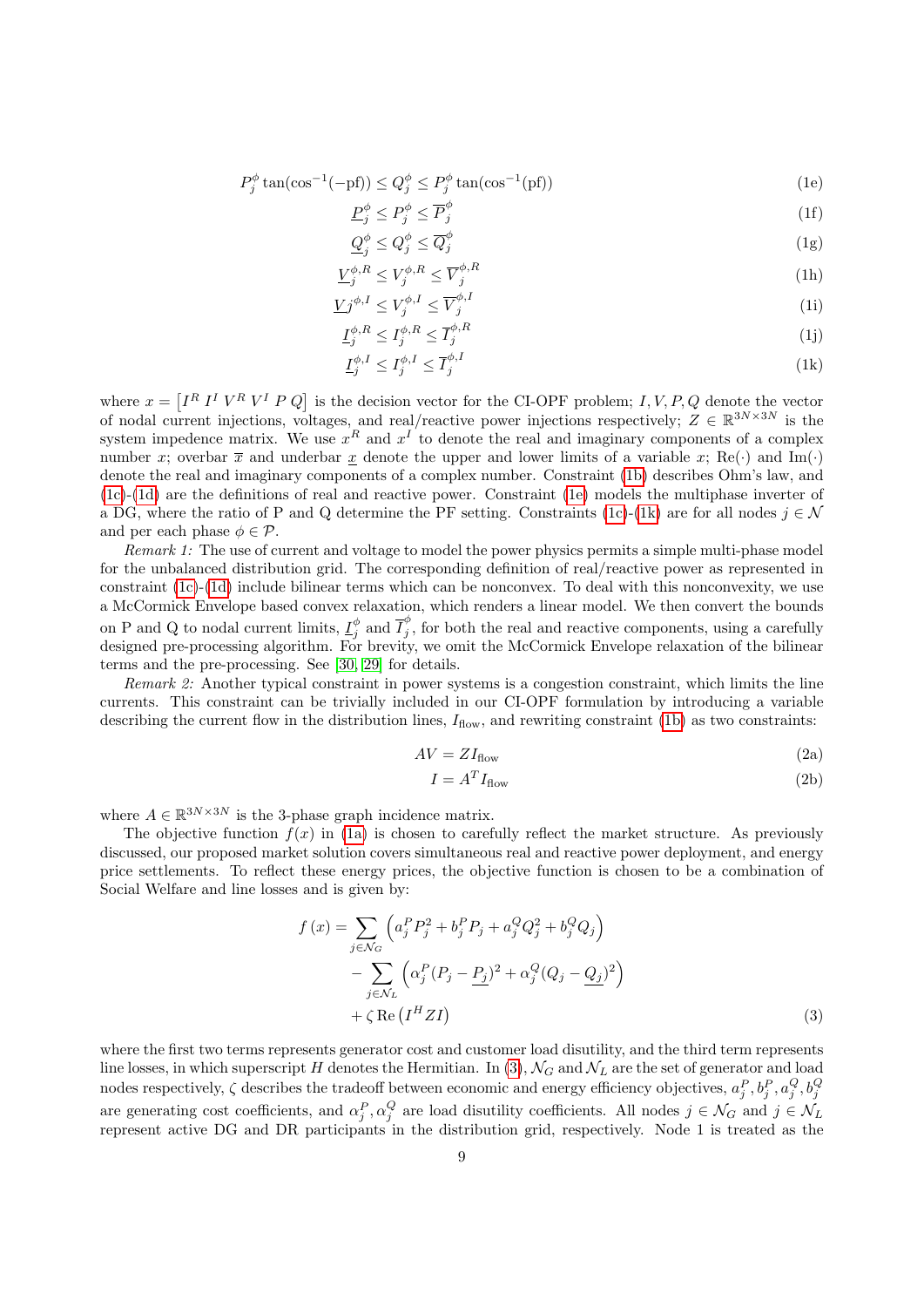point of common coupling with the transmission grid, and reflects the wholesale price of electricity, which is the LMP  $\lambda^P$  from the WEM. Thus for  $j=1$ ,  $a_j^P=0$  and  $b_j^P=\lambda^P$ . The cost coefficients related to reactive power are chosen as  $a_j^Q = 0$ ,  $b_j^Q = 0.1b_j^P$ . The motivation for these choices comes from [\[3\]](#page-19-2) which cites that reactive power prices are often one-tenth of that of real power. It should be noted that the weighted combination of the social welfare and line losses is not standard practice, but is included here as line losses are more significant for an optimal functioning of a distribution grid compared to a transmission grid. Further analysis of this objective function as it relates to reactive power pricing is presented in Section [3.4.](#page-10-0) The resulting solutions of the CI-OPF problem forms the backbone of our proposed reactive power market.

# 3.3. Distributed Market Mechanism

Our proposed retail market mechanism enables market participation of a large number of DERs spatially distributed throughout the grid, and involves simultaneous P-Q price and device set point calculations. To solve the corresponding CI-OPF model in a centralized manner can become quickly intractable with a large number of DERs participating. An attractive alternative to centralized perspectives is a distributed one. Herein, each agent has access to local information and a limited amount of information shared by its neighbours, which it uses to arrive at the market solution through iterative computation and communication. Such a distributed approach leverages the computational and communication capabilities of intelligent grid edge devices. Further, if well designed, they can be resilient to communication link and single-point failures, and can preserve the private information of the DERs while still realizing network-level objectives. Distributed decision making is an emerging paradigm in the distribution grid and can enable the decarbonization of future energy systems. Thus, we take a distributed optimization approach for our retail market. In what follows, we introduce a Proximal Atomic Coordination (PAC) based algorithm for our retail market.

The CI-OPF problem [\(1\)](#page-7-5) can be cast into standard form as:

<span id="page-9-0"></span>
$$
\min_{x} \frac{1}{2} x^{T} M x + c^{T} x
$$
\n
$$
\text{s. t.} \begin{cases} Gx = b \\ Hx \leq d \end{cases} \tag{4}
$$

where M and c are the quadratic and linear cost matrix and vector respectively,  $G$  and  $b$  are the equality constraint matrix and vector (i.e. representing  $(1b)-(1d)$  $(1b)-(1d)$ ), and H and d are the inequality constraint matrix and vector (i.e. representing [\(1e\)](#page-8-0)-[\(1k\)](#page-8-1)).

### 3.3.1. Decomposition of CI-OPF

Problem [\(4\)](#page-9-0) can then be reformulated into N separate coupled optimization problems, each of the form:

$$
\min_{a} \sum_{j \in \mathcal{N}} \frac{1}{2} a_j^T M_j a_j + c_j^T a_j
$$
\n
$$
\text{s. t.} \begin{cases} G_j a_j = b_j & (\mu_j) \\ H_j a_j \le d_j & (\lambda_j) \\ B_j a = 0 & (\nu_j) \end{cases} \tag{5}
$$

where  $M_i$ ,  $c_i$ ,  $G_i$ ,  $b_i$ ,  $H_i$ ,  $d_i$  represent the local cost and constraint submatrices and subvectors, and  $\mu_i$ ,  $\lambda_i$ ,  $\nu_i$ represent the corresponding dual variables for each constraint. In order to fully distribute the coupled CI-OPF, each agent  $j$  will *estimate* the value of coupling variables which are *owned* by a neighbouring agent  $i$ . A set of *coordination constraints* must be added for each subproblem  $j \in N$ :

<span id="page-9-1"></span>
$$
B_j a = 0 \tag{6}
$$

where B represents the incidence matrix of a directed graph whose nodes are the owned and copied atomic variables within  $a_1, \ldots, a_K$ . Hence, we have for each element of the incidence matrix (where i and m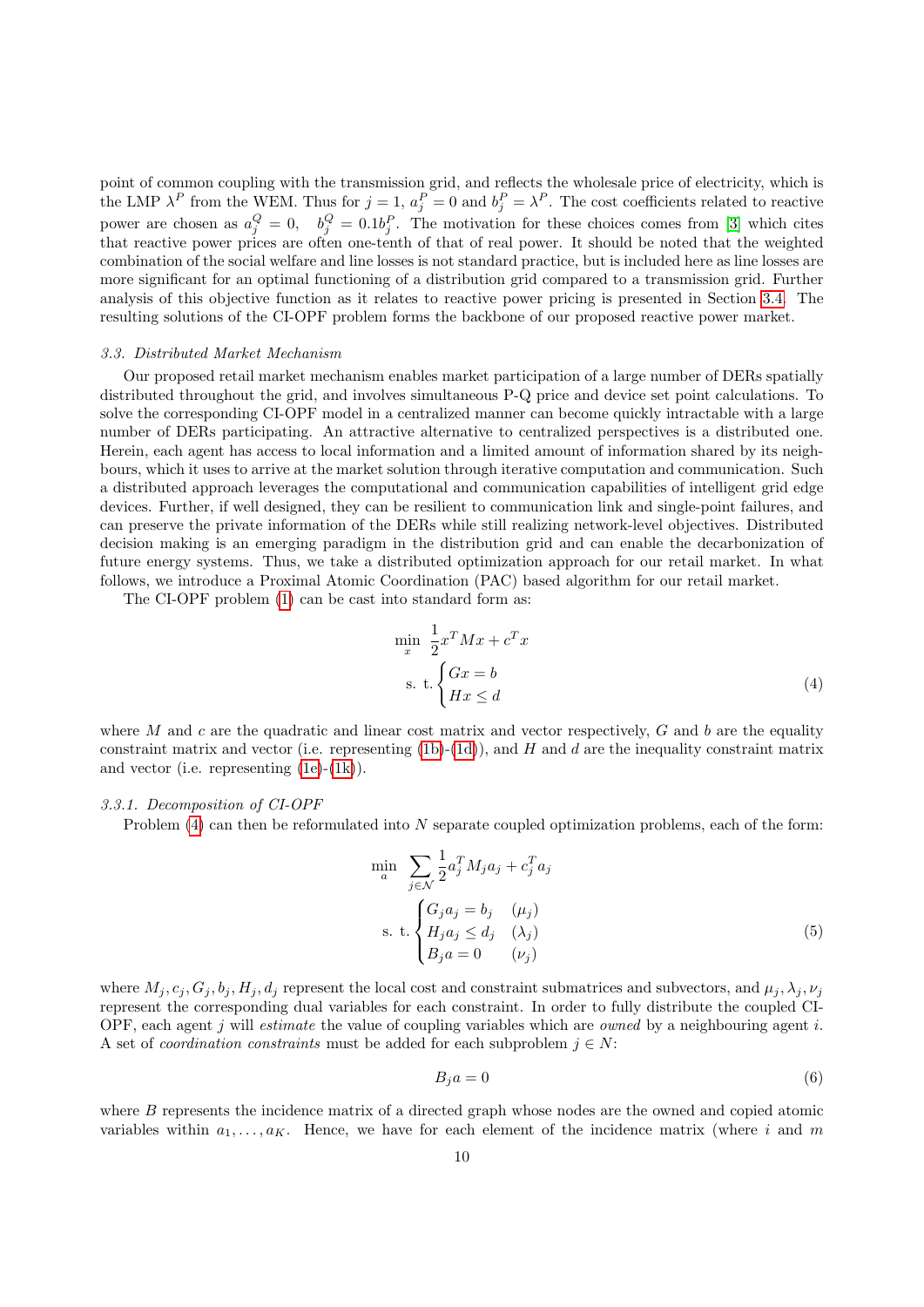correspond to indices of atomic variables):

$$
B_i^m \triangleq \left\{ \begin{array}{ll} -1, & \text{if } i \text{ is 'owned' and } m \text{ the related 'estimate'}\\ 1, & \text{if } m \text{ is 'owned' and } i \text{ a related 'estimate'}\\ 0, & \text{otherwise} \end{array} \right.
$$

Submatrices  $B_j$  and  $B^j$  represent the relevant incoming and out-going edges of the directed graph for subproblem  $j$ , respectively. This coordination constraint  $(6)$  can be interpreted as requiring all subproblem estimated variables in a given jth subproblem to equal the value of their corresponding owned in ith subproblem,  $i \neq j$ . In the CI-OPF, the coupling comes from the power physics of the grid, namely constraint [\(1b\)](#page-7-1). The resulting atomic decision variable for agent  $j$  is:

$$
a_j = \left[ I_j^R; I_j^I; V_j^R; V_j^I; P_j; Q_j; \{\hat{I}_i^R, \hat{I}_i^I\}_{\forall i, \{(i,j)\}\in \mathcal{E}} \right]
$$
\n(7)

where variable estimates are denoted with a hat.

#### 3.3.2. Algorithm statement

The Lagrangian function for each network subproblem is:

$$
\mathcal{L}_j(a_j, \mu_j, \nu, \lambda_j) = \sum_{j \in K} \left[ f_j(a_j) + \mu_j^T (G_j a_j - b_j) + \nu^T B^j a_j + \lambda_j^T (H_j a_j - d_j) \right]
$$
\n(8)

where it can be shown that

<span id="page-10-1"></span>
$$
\mathcal{L}\left(a,\mu,\nu,\lambda\right) \triangleq \sum_{j\in K} \mathcal{L}_j\left(a_j,\mu_j,\nu,\lambda_j\right)
$$

The PAC-based distributed algorithm to solve the CI-OPF is then given by:

$$
a_j \left[ \tau + 1 \right] = -\left[ M_j + \rho \gamma \left( G_j^T G_j + B_j^T B_j + \frac{1}{\rho} \right) \right]^{-1}
$$
  

$$
(c_j + \mu_j^T G_j + \nu^T B^j + \lambda_j^T H_j - \rho \gamma G_j b_j - \frac{a_j \left[ \tau \right]}{\rho})
$$
(9a)

$$
\lambda_j \left[ \tau + 1 \right] = \max \left[ 0, \lambda_j \left[ \tau \right] + \rho \gamma \left( H_j a_j \left[ \tau + 1 \right] - d_j \right) \right] \tag{9b}
$$

$$
\mu_j [\tau + 1] = \mu_j [\tau] + \rho \gamma (G_j a_j [\tau + 1] - b_j)
$$
\n(9c)

$$
\bar{\mu}_j [\tau + 1] = \mu_j [\tau + 1] + \rho \gamma (G_j a_j [\tau + 1] - b_j)
$$
\n(9d)

$$
Communication \{a_j\}_{j \in N} \text{ within network} \tag{9e}
$$

$$
\nu_j \left[ \tau + 1 \right] = \nu_j \left[ \tau \right] + \rho \gamma B_j a \left[ \tau + 1 \right] \tag{9f}
$$

$$
\bar{\nu}_j \left[ \tau + 1 \right] = \nu_j \left[ \tau + 1 \right] + \rho \gamma B_j a \left[ \tau + 1 \right] \tag{9g}
$$

$$
Communication\ \{\bar{\nu}_j\}_{j \in N}\ \text{within network} \tag{9h}
$$

Proof and convergence results for the PAC-based distributed algorithm are detailed in [\[8\]](#page-19-7).

# <span id="page-10-0"></span>3.4. Reactive Power Pricing

The prices for real and reactive power of a DER at node  $j$  are chosen as the marginal costs of generators/consumers and are therefore determined using the dual variables of the CI-OPF model. In particular, the Lagrange multipliers corresponding to [\(1c\)](#page-7-2) and [\(1d\)](#page-7-3) are used to determine the price for real and reactive power respectively. While the discussions below are focused almost entirely on the reactive power component, the solutions above encompass both the real and reactive power dispatch simultaneously.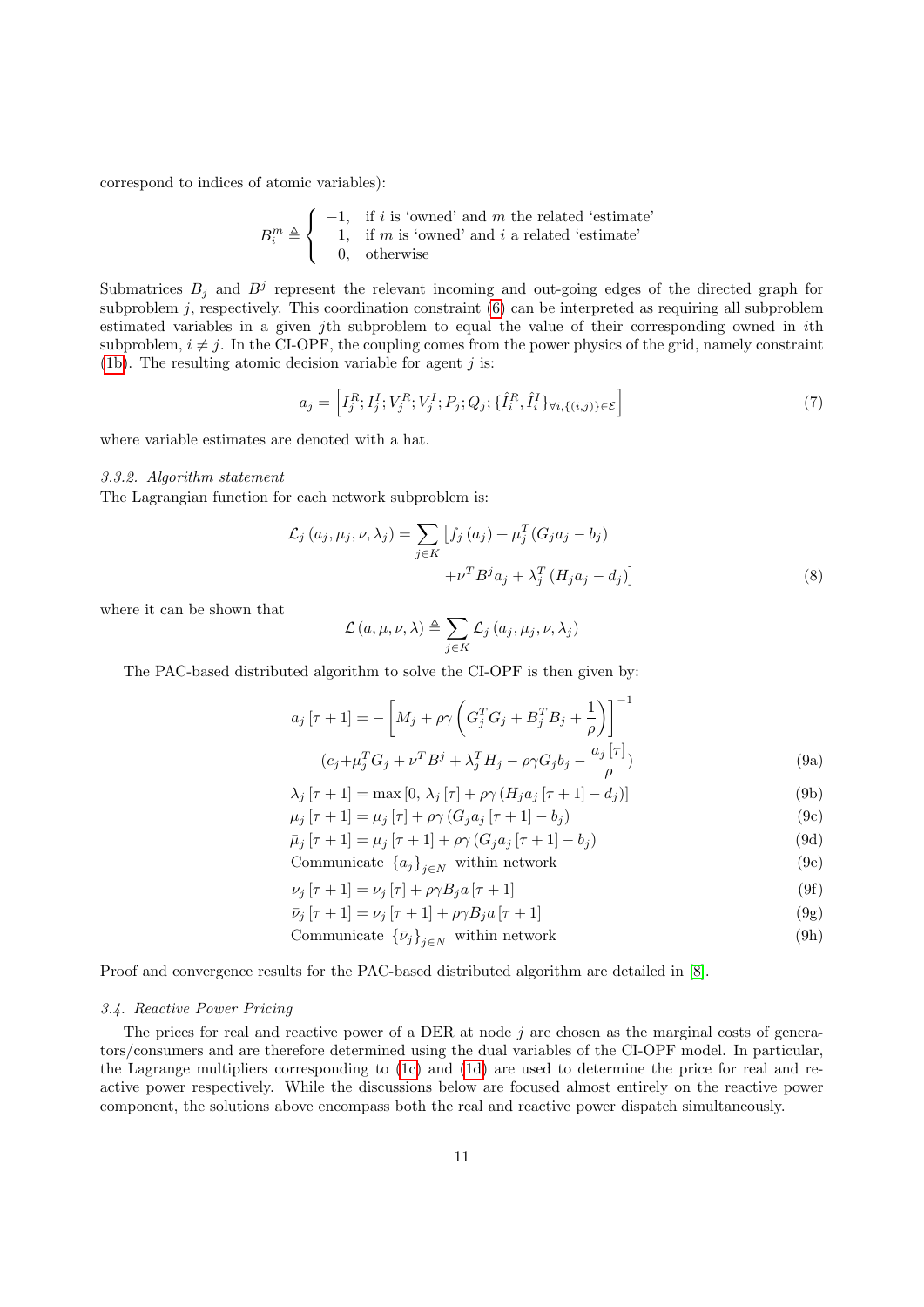Each market clearing sets the reactive power dispatch,  $Q_{j,t}$  for node j and time t, and produces the corresponding dual variable  $\mu_{j,t}^Q$ . This dual variable sets the basis for the time-varying reactive power price  $\bar{\mu}_j^Q$ , which we denote as the d-LMP, determined for node j as:

<span id="page-11-0"></span>
$$
\bar{\mu}_j^Q = \frac{\sum_{t \in T} \mu_{j,t}^Q Q_{j,t}}{\sum_{t \in T} Q_{j,t}}\tag{10}
$$

This d-LMP varies daily, calculated as a weighted average of the dual variable from the OPF problem in [\(1\)](#page-7-5). Thus for a 5-minute retail market clearing period, the set T includes 288 points. Such a time-varying price allows DGs to adjust their generation and/or PF settings and DRs to shift their consumption behavior, all in a coordinated manner so that the DSO can accurately recover costs. Rather than exposing end-use customers and DER owners to the complete dynamics of the electricity system by using  $\mu_{j,t}^Q$  as a real-time d-LMP, as wholesale market participation models (like FERC 2222) would do with a corresponding  $\lambda^{Q}$ , the averaging procedure in [\(10\)](#page-11-0) allows the price volatility to be contained while resulting in the same payout as the corresponding real-time prices.

# 3.4.1. Reactive price volatility

An important and necessary distinction here is made between the dispatch decisions and financial transactions within the reactive power market. Each DER will participate in the 5-minute retail market. For each market period, DERs will submit iterative bids to neighbouring agents (as per the distributed PAC-based algorithm), then upon agreement (i.e. convergence of the algorithm), clear the market at the agreed-upon real-time price  $\mu_{j,t}^Q$  and commit to dispatch  $Q_{j,t}$ . This allows the market to use 5-minute ahead forecasts for DERs, thereby significantly reducing forecast error as compared to a 24-hour ahead window of a day-ahead market, while creating the requisite signal for DERs to respond to grid needs at a faster timescale than an hourly or daily signal. Meanwhile, the financial transaction, i.e. a customer's bill or payout to the DER, will reflect the daily d-LMP  $\overline{\mu}_{j}^{Q}$  as calculated in [\(10\)](#page-11-0). In using a weighted average, the perception of price volatility is removed, instilling confidence in the retail market. This simple approach to volatility reduction is shown to be sufficient through simulations in Section [4,](#page-12-0) where our reactive power market results in consistent revenue for DER owners over the week.

# 3.4.2. Market objective function

In this section we present an analysis of how the objective function [\(3\)](#page-8-2) affects the individual reactive power prices at the nodes. The first two terms of the objective function represent the generator cost and customer load disutility, capturing the P and Q prices at a subset of nodes, i.e. generators and flexible loads. The third term represents line losses (Re  $(I^H Z I)$ ) and captures a global view of the network, introducing Q prices at every node. In what follows, we show this relation between line losses and Q prices.

The losses in an AC network are calculated as:

$$
S_l = (I)^H ZI
$$
  
=  $(I^I)^T RI^I + (I^R)^T RI^R$   
+  $i [(I^I)^T XI^I + (I^R)^T XI^R]$  (11)

where i is the imaginary unit. The corresponding real and imaginary part of the complex number  $S_l$  define the real and reactive power losses, with the objective function [\(3\)](#page-8-2) minimizing the real power loss as the third term:

<span id="page-11-1"></span>
$$
P_l = (I^I)^T R I^I + (I^R)^T R I^R \tag{12}
$$

Recall that the nodal prices are defined as the Lagrange multipliers associated with Eqs.  $(1c)-(1d)$  $(1c)-(1d)$ .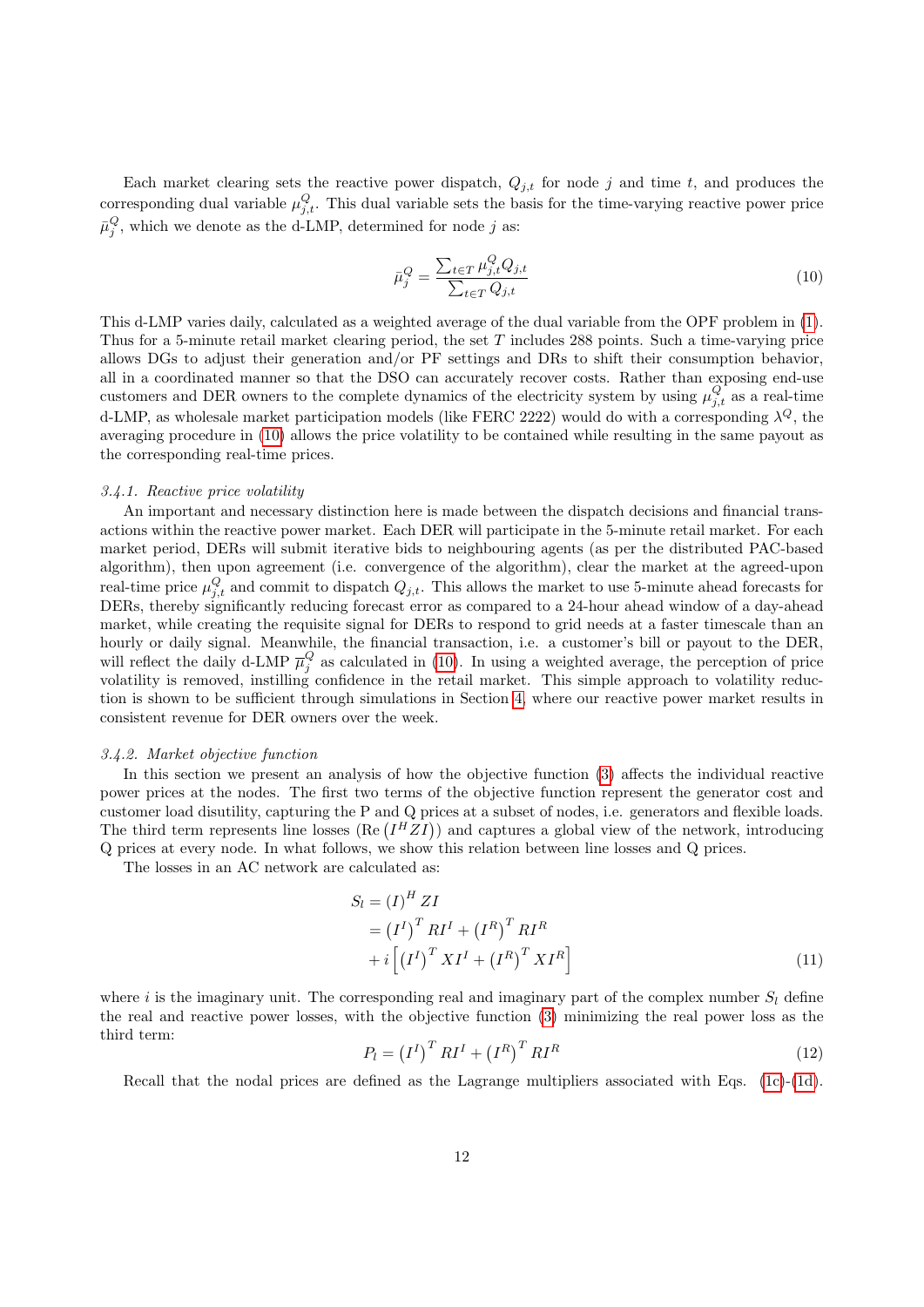These constraints can be re-written in terms of the nodal currents as:

<span id="page-12-1"></span>
$$
Q = -V^R I^I + V^I I^R
$$
  
= - (RI<sup>R</sup> – XI<sup>I</sup>)I<sup>I</sup> + (RI<sup>I</sup> + XI<sup>R</sup>)I<sup>R</sup>  
= - I<sup>I</sup> ⊙ RI<sup>R</sup> + I<sup>I</sup> ⊙ XI<sup>I</sup> + I<sup>R</sup> ⊕ RI<sup>I</sup> + I<sup>R</sup> ⊕ XI<sup>R</sup>  
= I<sup>I</sup> ⊙ XI<sup>I</sup> + I<sup>R</sup> ⊕ XI<sup>R</sup> (13)

where  $\odot$  is the Hadamard product, and using the relationship  $V^R = RI^R - XI^I$  and  $V^I = RI^I + XI^R$ from [\(1b\)](#page-7-1). Similarly, we can show  $P = I^R \odot RI^R + I^I \odot RI^I$ . Comparing [\(12\)](#page-11-1) and [\(13\)](#page-12-1), the reactive power Q is a nonlinear combination of the variables composing the loss term  $P_l$ . By minimizing  $P_l$ , the objective function then directly influences the nodal prices of reactive power. Thus, minimizing power loss serves as a network-wide view of reactive power, and generates an appropriate price signal.

In the next section we present a numerical case study of the reactive power market and pricing model.

### <span id="page-12-0"></span>4. Results

Our proposed reactive power market for the distribution grid is evaluated in this section using an IEEE 123-bus network. The network is modified to include clusters of rooftop photovoltaic (PV) units at up to 27 of the 123 nodes. To emulate varying levels of DG penetration, PV clusters are incrementally added at various nodes. Each PV cluster is chosen to have a capacity of 25-80kW, a range that represents an addition of 3 to 10 small residential installations or larger projects such as carports or community solar.

In our simulations, the cluster capacity range was chosen so as to emulate a range of 5% to 160% DG penetration (ratio of nameplate capacity to average network load, see [\(14\)](#page-12-2)), which can reflect the trend that is anticipated over the coming decade especially in the context of more aggressive DG adoption scenarios. For New England (US), the current and forecasted DG penetration by 2030 is 4.3% and 14%, respectively [\[33\]](#page-20-8). Each DG is assumed to be equipped with a smart inverter which operates at a flexible PF, with appropriate power electronic control [\[34\]](#page-20-9). Rather than fixing the PF, we enforce a lower limit for each unit, permitting the market to determine the inverter setting. We model all inverters as having the same PF limits. The baseline PV generation data  $\alpha^{\text{PV}}(t)$  is taken from the NREL SAM dataset [\[35\]](#page-20-10), and is assumed to be the same for each PV cluster. The load profile for each node is modelled with real-time data from ISO-NE [\[17\]](#page-19-16), and perturbed for each load at node j as  $\alpha_j^P(t) = \alpha_D(t)\delta_j^P$  with  $\delta_j^P \sim \mathcal{N}(0,0.1)$ . Wholesale electricity prices are obtained from ISO-NE's real-time market to determine  $\lambda^P$ . With these modifications introduced into the IEEE-123 bus network, the reactive power price [\(10\)](#page-11-0) and the reactive power injection  $Q_i$  are determined using the PAC-based distributed CI-OPF described by equations [\(9\)](#page-10-1).

We assess the performance of our proposed retail market by considering the following scenarios:

- a. with increasing PV penetration; and
- b. with varying lower limit on PF operating range

We also quantify the performance of our retail market by evaluating the variation in reactive power pricing over a 24-hour period, and over a week.

### 4.1. Metrics for Analysis

To assess the performance of our reactive power market, we introduce the following metrics.

## 4.1.1. Scenario metrics

We define DG penetration as

<span id="page-12-2"></span>DG penetration = 
$$
\frac{\sum_{\mathcal{N}_G} \text{Nameplate Capacity}}{\sum_{\mathcal{N}_L} \text{Average Load}}
$$
 (14)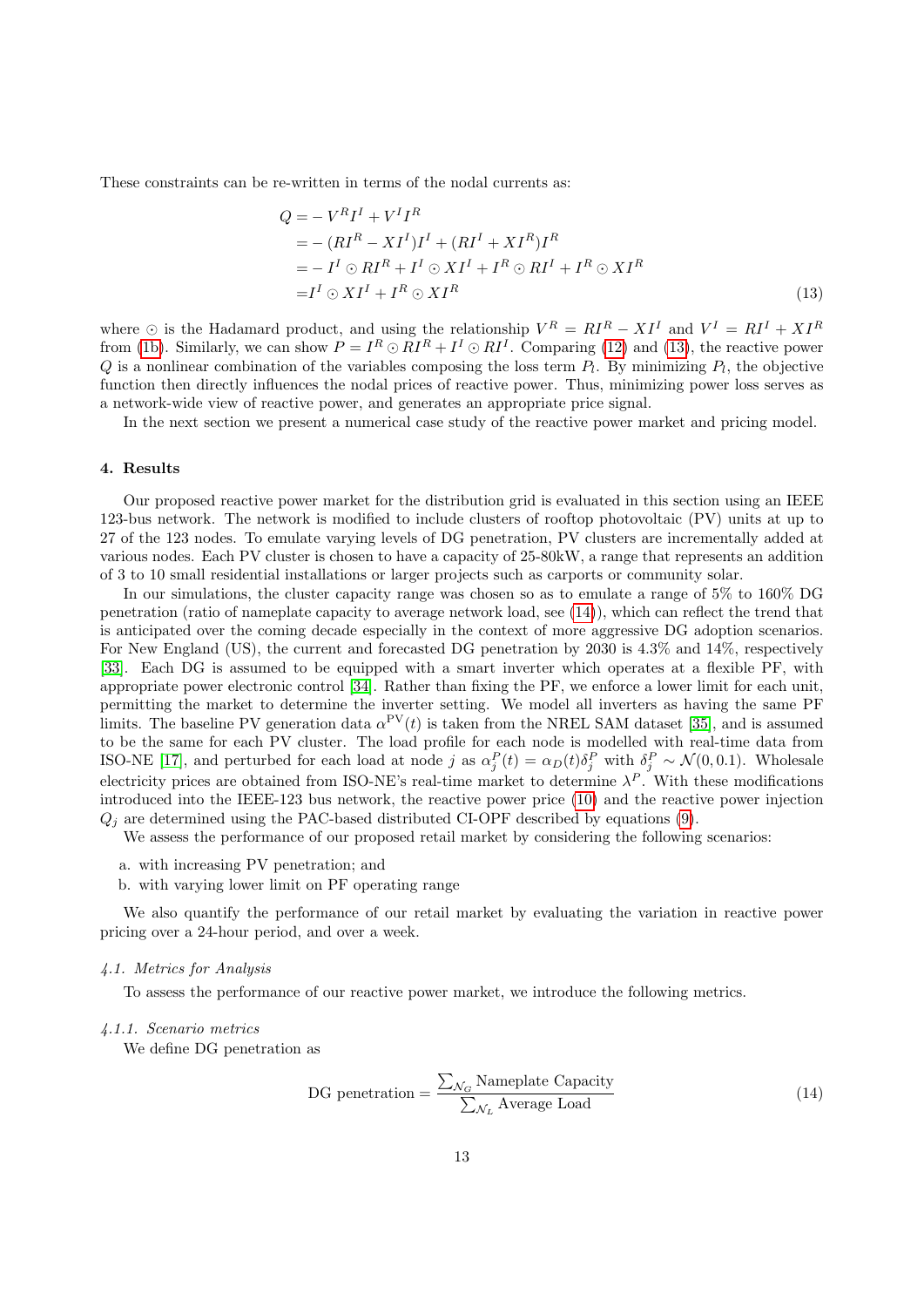We also introduce a second penetration metric which accounts for the capacity factor of renewable resources, the DG energy penetration, as

DG energy penetration = 
$$
\frac{\sum_{t \in T} \sum_{j \in \mathcal{N}_G} S_{j,t}}{\sum_{t \in T} \sum_{j \in \mathcal{N}_L} S_{j,t}}
$$
(15)

where  $S$  is apparent power.

4.1.2. Economic metrics

The ratio of the reactive power revenue to the total revenue for DGs is defined as

Q-Revenue Ratio = 
$$
\frac{1}{|\mathcal{N}_G|} \sum_{j \in \mathcal{N}_G} \frac{\left(\bar{\mu}_j^Q \sum_{t \in T} Q_{j,t}\right)}{\left(\bar{\mu}_j^Q \sum_{t \in T} Q_{j,t} + \sum_{t \in T} \mu_{j,t}^P P_{j,t}\right)}
$$
(16)

where  $|\cdot|$  denotes the cardinality of set  $\mathcal{N}_G$ , i.e. the number of generator nodes. That is, the Q-revenue ratio is the average fraction of the reactive power payout compared to the total payout from real and reactive power, over the network.

The coefficient of variation  $c_v$  is defined below as

$$
c_v = \frac{std\left(\mu_j^Q\right)}{\overline{\mu_j^Q}}
$$
\n<sup>(17)</sup>

and is a measure of the reactive price volatility.

# 4.1.3. Grid performance metrics

The DG-Q utilization is defined as

DG-Q utilization = 
$$
\frac{\sum_{t \in T} \sum_{j \in \mathcal{N}_G} Q_{j,t}}{\sum_{t \in T} \sum_{j \in \mathcal{N}_L} Q_{j,t}}
$$
(18)

That is, the DG-Q utilization is the fraction of reactive power loads that are served by DGs. Similarly, the DG-P utilization is defined as

DG-P utilization = 
$$
\frac{\sum_{t \in T} \sum_{j \in \mathcal{N}_G} P_{j,t}}{\sum_{t \in T} \sum_{j \in \mathcal{N}_L} P_{j,t}}
$$
(19)

The remaining load (for both P and Q) is assumed to be served by the transmission system. The network line losses are defined as the sum of losses over the grid calculated as

Network Losses = 
$$
\sum_{j \in \mathcal{N}_L} R_j \left( I_j^{I^2} + I_j^{R^2} \right)
$$
 (20)

where  $R_j$  is the resistance of line j. The Mean Voltage is the voltage averaged over nodes and time defined as

Mean Voltage = 
$$
\frac{1}{|\mathcal{N}_G| \times T} \sum_{j \in \mathcal{N}_G} \sum_{t \in T} V_{j,t}
$$
 (21)

The PF per DG  $k$  is calculated as

$$
PF_k = \cos\left(\arctan\frac{\sum_{\phi \in \mathcal{P}} Q_k^{\phi}}{\sum_{\phi \in \mathcal{P}} P_k^{\phi}}\right)
$$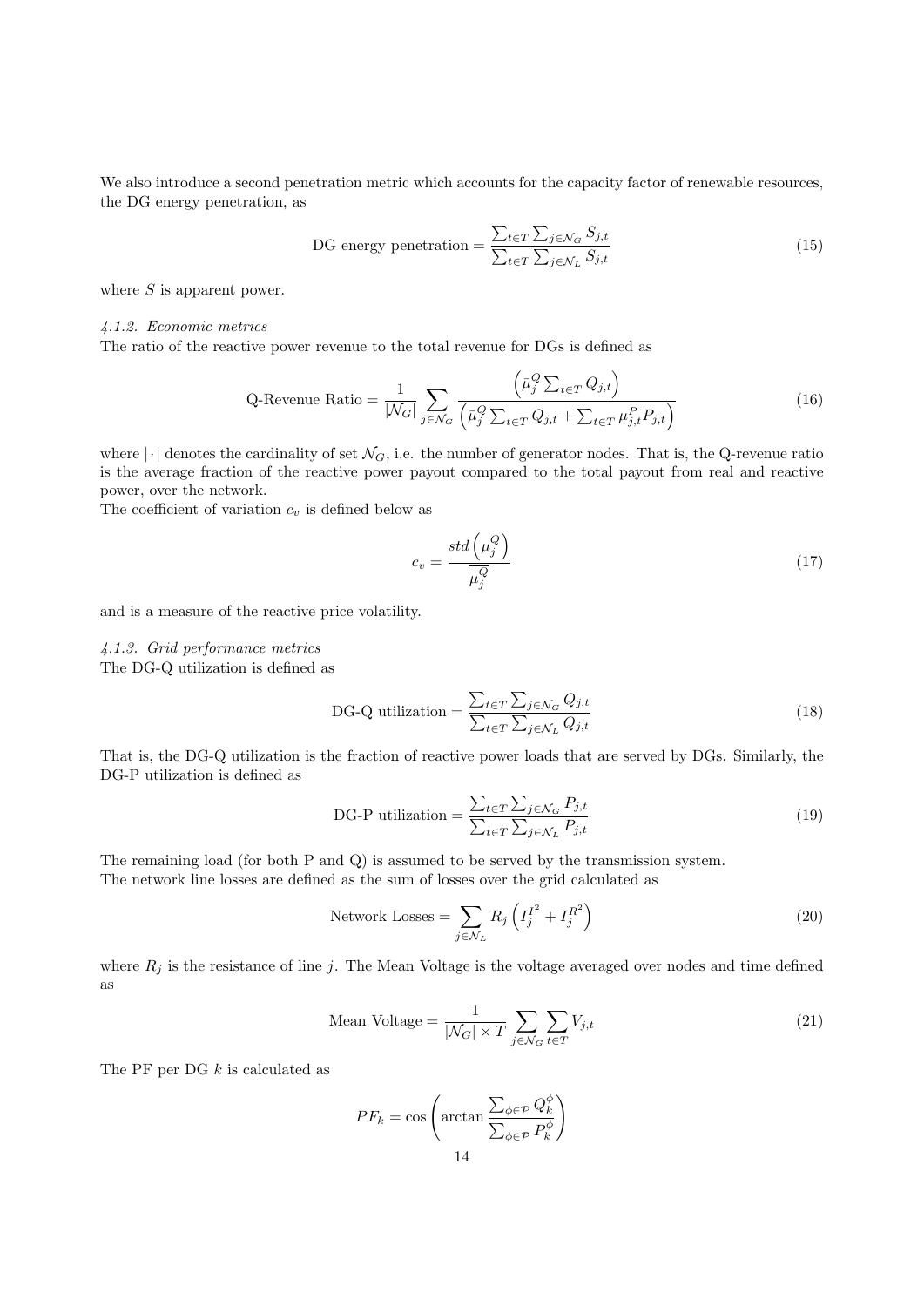# 4.2. Market Response to Increasing DG Penetration

In this section we investigate the behaviour of the reactive power market for a range of DG penetration of 5% to 160% obtained from the modified IEEE-123 bus. This corresponds to a DG energy penetration range of 0.5% to 35%. All inverters were assumed to have a PF limit of 0.9. By monitoring Q prices and production as DGs are added, we show that our market is capable of utilizing and incentivizing Q-generation from DGs at a high penetration.

Figure [2](#page-14-0) shows the variation in  $\bar{\mu}_j^Q$  and Q revenue, as a function of the DG penetration. It is clear that  $\bar{\mu}_{j}^{Q}$  remains relatively constant even as the DG penetration increases from 5% to 160%. We also observe that the Q-revenue ratio remains relatively steady around 5%. As DG-penetration changes in the range of 5% to 160%, the Q-revenue ratio declines hovers around 4-5%, before increasing to 6% as DG penetration increases to 160%. Figure [3](#page-15-0) shows the DG-Q and DG-P utilization over the course of a day, for a DG penetration of 160% (equivalent to a DG energy penetration of 35%). When solar generation peaks around mid-day, almost 100% of real power load can be met with local generation. This saturation in real power means that any additional DG capacity added to the grid will be used for meeting reactive power load. This shift, wherein DGs move from supplying primarily real power to reactive power, results in an increase in Q-revenue ratio. This is seen in Fig. [2,](#page-14-0) by the Q-revenue ratio inflection point at high DG penetration. Notably, even at this high penetration, the reactive power price  $\bar{\mu}_j^Q$  remains steady. Together, these results show that as more DGs are added, they can support the grid's real and reactive power needs without hurting the revenue potential of other DGs. In this way, our market maintains consistent payouts for reactive power, and can support the grid as it transitions to high DER penetration.

<span id="page-14-0"></span>

Figure 2: As the penetration of DGs increases, both the average price and Q-revenue ratio remain relatively stable. The price of reactive power is not strongly dependent on the PV penetration, making it more reliable for the transitioning grid. The revenue ratio shows that even as DGs are added, reactive power remains a reliable source of revenue.

Through these new revenue stream for DER owners, the reactive power market incentivizes DG resources to provide necessary services to the grid, including improved voltage characteristics. Figure [4](#page-15-1) plots the average voltage profile over the network, when utilizing DGs within the PF of 0.9 to 1, for 1pm on June 27, 2021. While both the 0% and 120% DG penetration cases (at a PF of 0.9) stay within the specified voltage limits, the 120% case has average nodal voltages that are 2.2% higher. Even with the limited PF range of just 0.9 to 1, the distributed coordination of DGs enabled by our PAC-based CI-OPF model leverages the flexibility of the DGs to greatly improve the average voltage profile, without any overvoltage events which can happen in networks with high DG penetration. In comparison, the 0% DG Penetration case only receives voltage support from capacitor banks, which cannot respond quickly to varying grid conditions.

# 4.3. Market Utilization of Variable Power Factors

In this section we investigate the market behaviour under varying PF settings of the DERs. We vary the PF operating range of all inverters, varying minimum PF from 0.6 to 0.95 by changing the PF in the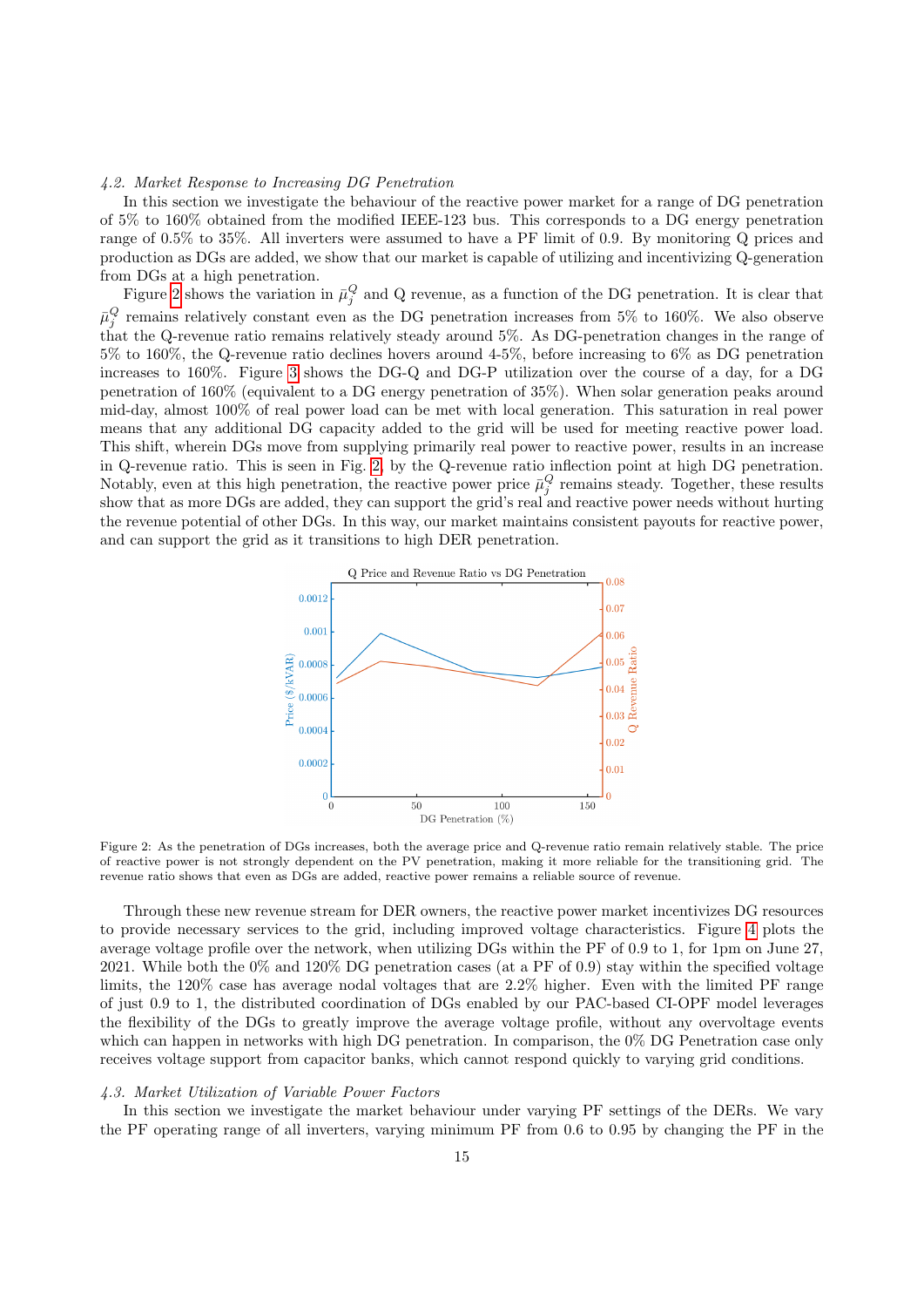<span id="page-15-0"></span>

<span id="page-15-1"></span>Figure 3: With a high DG penetration of 160%, DGs nearly saturate the grid in the middle of the day. At the same time, DGs cover more than half of the reactive power load; much of the remaining load is covered by capacitor banks.



Figure 4: By adding DGs that provide Q at a PF of 0.9, the average node voltage of the grid increases by 2.2% while staying within voltage limits. The DGs are able to provide necessary grid services by supporting voltages during periods of high demand.

inverter P-Q model [\(1e\)](#page-8-0). This is a realizable scenario as DGs like PV are being increasingly equipped with smart inverters with advanced power electronics making them capable of operating in such a range. Unlike existing methods, our market is able to utilize DGs at lower PFs to support the grid, while creating a strong economic incentive for their participation in the reactive power market.

Table [2](#page-16-0) and Figure [5](#page-16-1) show the corresponding results obtained for June 27, 2021, with a DG Penetration in [\(14\)](#page-12-2) of 120%. The data in Table [2](#page-16-0) illustrates how the DG-Q utilization varies with PF, and makes it apparent that by leveraging capabilities of inverters, upwards of 40% of total reactive power loads can be served by the local DGs over a 24-hour period. As the inverter's operating range is increased, which corresponds to a change in minimum PF from 0.95 to 0.6, the DGs are capable of supplying more of the network's reactive power load, from 15% to 44%. Note that when operating at a PF of 0.6, the DG is supplying approximately 30% more reactive power than real power, at no additional cost to the generator. This is in contrast to synchronous generators which only operate at minimum PFs of 0.95, beyond which additional costs are incurred and efficiency degrades. This increased operating range at low costs means DGs can be an indispensable resource to the grid, when utilized optimally.

Figure [5](#page-16-1) shows the variation in reactive power prices and Q-revenue ratio as a function of PF limit. We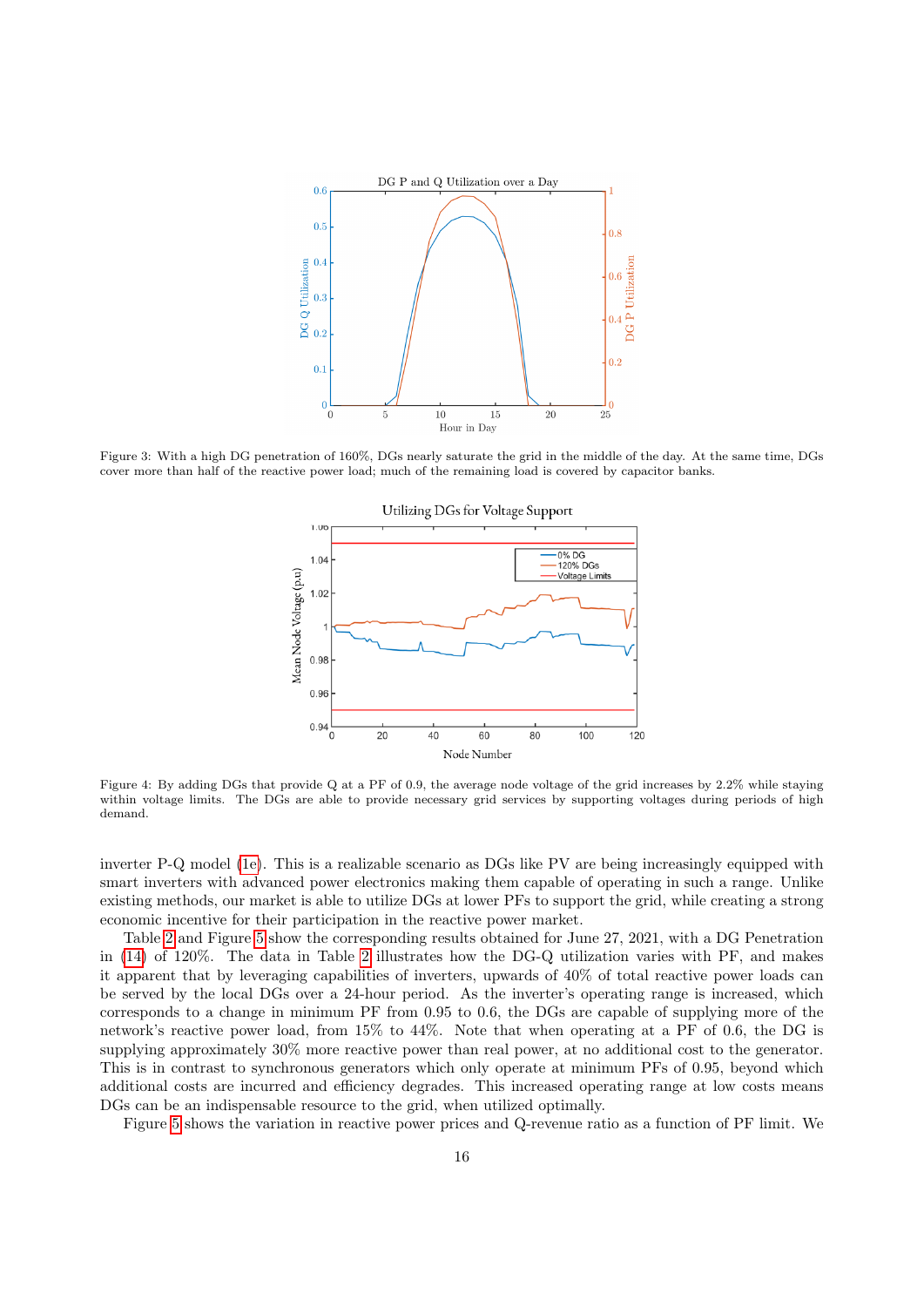<span id="page-16-0"></span>

|         | Power Factor   DG-Q Utilization | Mean Voltage (p.u.) | Network Losses (p.u.) |
|---------|---------------------------------|---------------------|-----------------------|
| 1.0     | 0.000                           | 0.990               | 0.0344                |
| 0.95    | 0.147                           | 0.992               | 0.0353                |
| 0.9     | 0.204                           | 0.993               | 0.0361                |
| 0.8     | 0.284                           | 0.996               | 0.0383                |
| 0.7     | 0.357                           | 0.997               | 0.0399                |
| $0.6\,$ | 0.442                           | 0.998               | 0.0406                |

Table 2: DGs are allowed to operate over a range of power factors. As the power factor deviates from 1.0 the Q utilization increases significantly, resulting in improved mean voltage with a modest increase in line losses.

<span id="page-16-1"></span>observed that  $\bar{\mu}_j^Q$  (left axis of Figure [5\)](#page-16-1) remained relatively stable, with only an 8% decrease as PF drops from 0.95 to 0.6. However, the Q-revenue ratio increases from 3% to 10.5%. This implies that DGs operating at lower PFs can anticipate up to 10% of their total revenue to come from reactive power payments, which is a significant amount. Clearly, a retail market for reactive power, such as the one proposed in this paper, is essential to appropriately compensate DGs for their services.



Figure 5: Enabling DGs to operate at low PFs increases the fraction of their revenue from reactive power. DGs that are permitted to have PFs as low as 0.6 sourced over 10% of their revenue from our market's reactive power payments.

Under this scenario of variable PF over a wide range, the coordination of DGs by the market results in a notable improvement in the voltage profile. Table [2](#page-16-0) outlines the mean voltage over the network and total network losses. As DG inverters are permitted to operate at lower PFs, the mean voltage across the network improves as the DG-Q utilization increases. Note that this comes at an expense of increased network losses: the objective function [\(3\)](#page-8-2) considers a trade-off between maximizing the social welfare and minimizing line losses, capture by parameter  $\zeta$ . At higher values of  $\zeta$ , the line losses are reduced more substantially.

Our results shows that our market will utilize the full flexibility in PF operating range offered by DGs through the variable payments, something not possible under current industry practice of fixed pricing.

### 4.4. Market Stability over a Week

To better understand the market performance over a range of conditions, we simulate the market over the week of June 27, 2021 to July 3, 2021, using demand and LMP data from ISO-NE. This week is particularly interesting because it coincided with the end of a heat wave in New England and thus represents a larger than average variation in grid demand. For this simulation, a DG penetration of 120% was used, corresponding to the addition of PV clusters at 20 nodes in the network, each with an inverter with a minimum PF of 0.9.

Figure [6](#page-17-0) shows the resulting  $\bar{\mu}_j^Q$  values over the week, for all 20 DGs. The significant price differences between nodes speaks to the importance of d-LMPs due to their variability in both time and location. The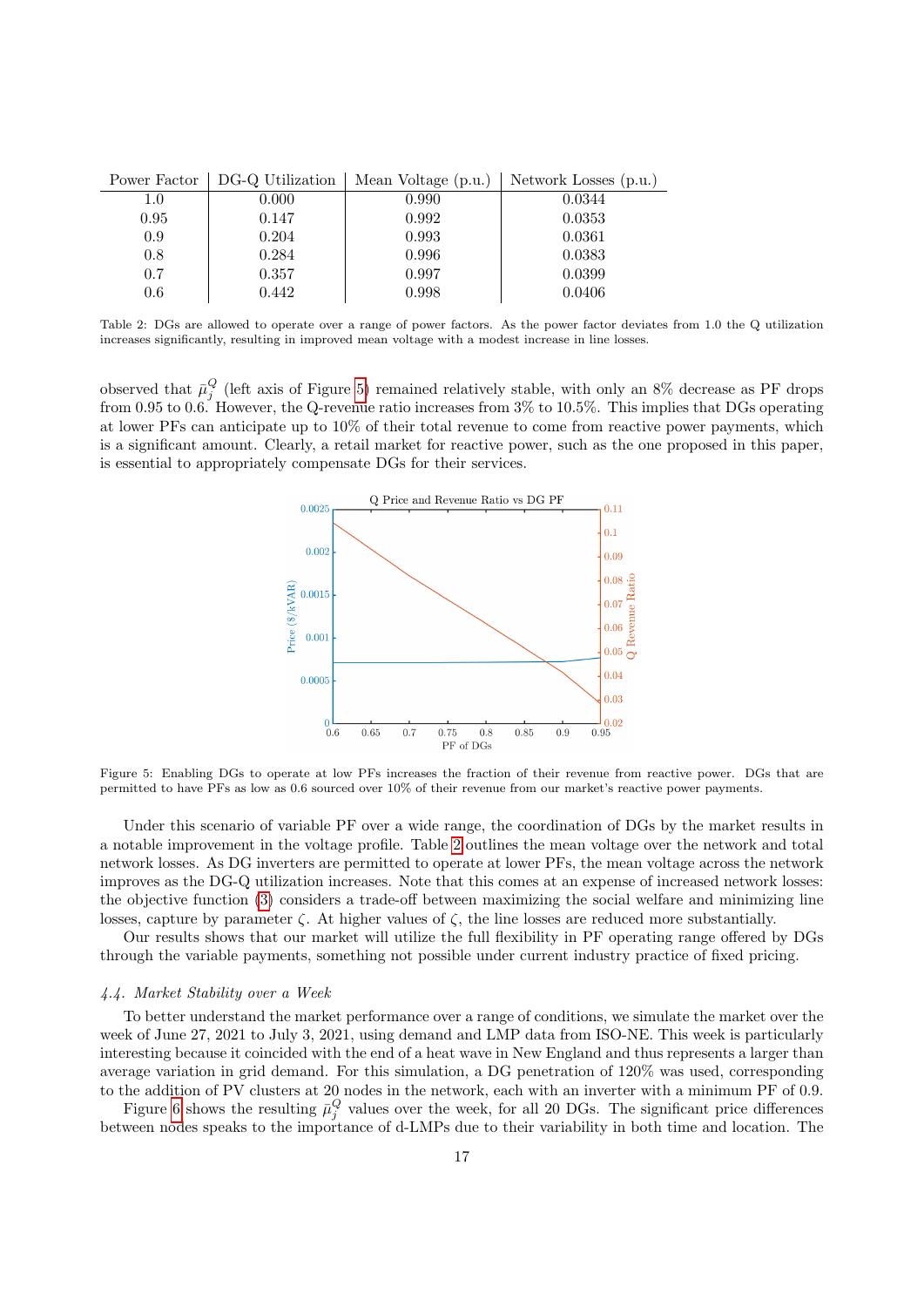<span id="page-17-0"></span>temporal variation in price exhibited over the week further motivates the need for time-varying prices in order to reflect the varying grid conditions, especially with increased DER-penetration.



<span id="page-17-1"></span>Figure 6: The daily prices of reactive power vary spatially across nodes and temporally over a week, but maintain the same order of magnitude. Prices remain relatively consistent, creating a stable and reliable revenue stream for DGs.



Figure 7: The hourly dual variable  $\mu_{j,t}^Q$  shows significant volatility over the course of a single day. The proposed daily d-LMP is approximately 3.3 less volatile than the hourly price, while both result in the same payout.

Price volatility is a key concern for reactive power markets [\[13,](#page-19-12) [14\]](#page-19-13), and motivates the weighted average pricing model introduced in [\(10\)](#page-11-0). The prices in Fig. [6](#page-17-0) are calculated using the dual variables  $\mu_{j,t}^Q$ , which are shown in Fig. [7](#page-17-1) for a single DG over a 24-hr simulation. Compared to the stable daily prices, the underlying hour-to-hour price exhibits large price variations, something that is undesirable for a market. The average  $c_v$  (coefficient of variation, a measure of price volatility) for  $\bar{\mu}_j^Q$  is 0.42, approximately 3.3 times less volatile than the hourly  $c_v$  of 1.39. While the total payout to DERs is the same for the hourly duals  $\mu_{j,t}^Q$  or using the daily d-LMPs  $\bar{\mu}_j^Q$ , the daily d-LMPs are significantly less volatile. Averaging over each day, therefore, is chosen for our reactive power d-LMP,  $\bar{\mu}_j^Q$ , in order to contain the volatility and provide a reliable revenue stream for DERs. A choice of a larger period such a month or a year would suppress useful granularity in prices, and render an inefficient pricing mechanism. By managing the level of volatility the DER owners are exposed to, we instill confidence in the market while providing reliable revenue streams for DERs, thereby supporting the long-term development of DGs.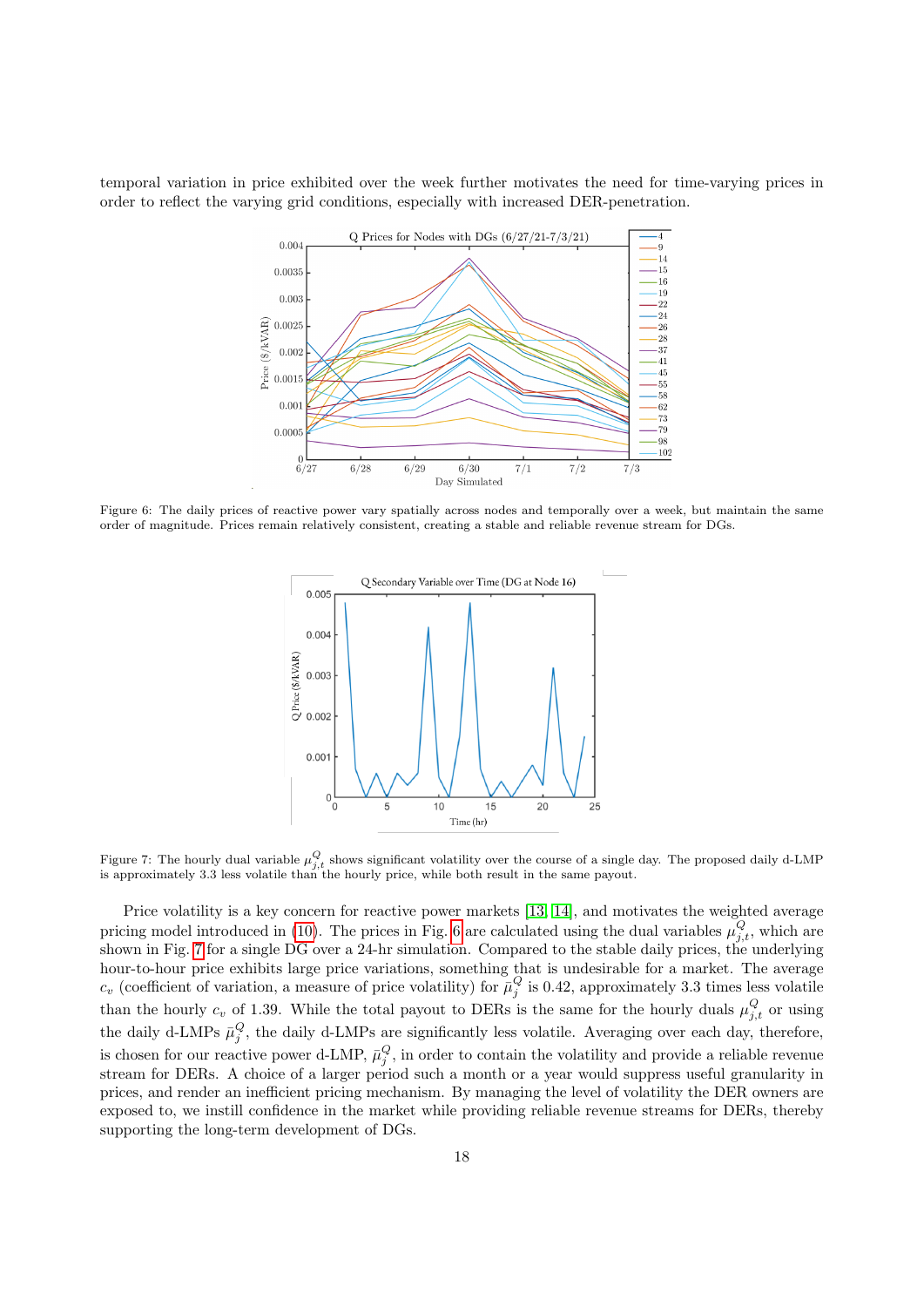### 4.5. Key Observations

Through these simulations and analyses, the following key observations were made:

- Our market allows DGs to contribute a significant amount of grid support by leveraging a wide range of PFs. In simulation, DGs accounted for 42% of reactive power when allowed to operate at PFs as low as 0.6 (Table [2\)](#page-16-0).
- The reactive power market introduced and evaluated in this paper can incentivize DERs to participate in reactive power support with Q-revenue streams of up to  $10\%$  of total revenue (Fig. [5\)](#page-16-1).
- The resource coordination enabled by our market structure uses DGs towards supporting network voltages, with average voltage boosted by up to 2.2% as compared to zero DG penetration (Fig. [4,](#page-15-1) Table [2\)](#page-16-0).
- The limited price volatility of the daily Q d-LMPs (Fig. [6\)](#page-17-0) and the stable revenue streams under varying DG penetration (Fig. [2\)](#page-14-0) can instill confidence in the market, through the energy transition. This could encourage additional DG enrollment into the retail market, and also help drive investment decisions for additional DER adoption.

# <span id="page-18-0"></span>5. Summary and Concluding Remarks

Recently in the US, the Biden administration has revealed as part of its climate strategy it aims to reach 40% solar generation by 2035 [\[36\]](#page-20-11). Similar targets have been announced by several countries around the globe. Reaching such an aggressive goal will require new strategies that do not rely on a shrinking number of centralized generators for power quality support. DERs represent a growing resource capable of significant grid support contributions through their adjustable PFs. However, current market practices are inadequate to integrate and compensate small grid-edge devices, particularly for reactive power. Our proposed distribution level retail market achieves this by enabling DERs to provide grid services and be remunerated at a fair retail rate. In this paper, we have proposed a reactive power market for DGs in the distribution grid. The market scheduling and clearing is based on PAC, a distributed optimization algorithm, which has been shown to converge in other works. Through a numerical case study of a modified IEEE-123 bus, we demonstrated that our market accommodates a large amount of DGs with a DG penetration anywhere between 5% and 160%, with the revenue stream remaining steady. We also showed that this market utilizes the full flexibility of DGs with the ability to operate over a range of PF, from 0.6 to 0.95 thereby meeting over 45% of reactive power load, with the reactive power price per unit kVAR remaining the same. We also showed through a detailed assessment of the price variations across all DGs in the IEEE 123-bus over a week shows that the price variations are non-volatile; they primarily follow load fluctuations and otherwise exhibit little fluctuations.

The proposed market is structured so as to simultaneously clear real and reactive power with the resulting solution serving as the DER dispatch, and the duals providing a basis for real and reactive power pricing. It uses variable payments and spatially varying prices to better capture the value of DERs and more effectively control DERs through economic signaling. The reactive power market incentivizes DERs to enroll and participate in reactive power support by offering a reliable additional source of income through daily Q d-LMPs. The results from our numerical study show that this revenue stream remains dependable even as DG penetration rapidly grows. By building confidence with stable prices, as shown in Section IV, additional DER enrollment may perhaps by encouraged into the retail market and help drive investment decisions for additional DER adoption. Our results appear promising in this regard and permit better DER integration and utilization to meet distribution grid objectives, and can enable deeper DER penetration.

Future work will consider how the proposed energy market can interface with ancillary markets at the distribution level. Our market takes the first step in enabling resource coordination and results in improved voltage profiles over the feeder by minimizing line losses. However, as DER penetration increases, resulting in more variability in load and generation, there may be a need for additional grid services like voltage control to more closely manage voltages. Corresponding market derivatives for reactive power may then be needed in an ancillary market framework.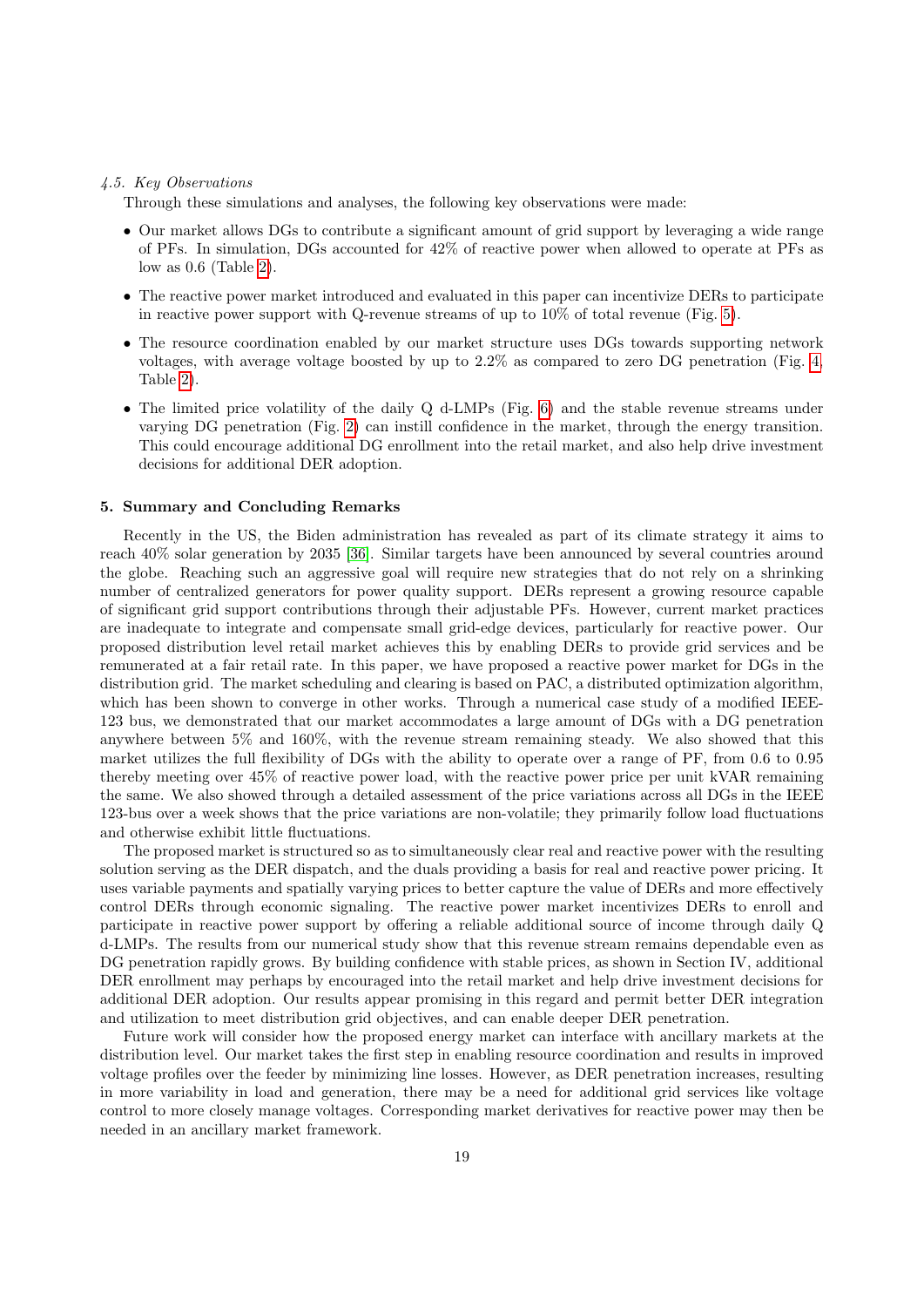### References

- <span id="page-19-0"></span>[1] Federal Energy Regulatory Commission. Order 2222: Participation of distributed energy resources aggregations in markets operated by RTO and ISO, April 2021.
- <span id="page-19-1"></span>[2] J. Zhong and K. Bhattacharya. Reactive power management in deregulated electricity markets - A review. In 2002 IEEE Power Engineering Society Winter Meeting. Conference Proceedings, volume 2, pages 1287–1292, January 2002. doi: 10.1109/PESW.2002.985223.
- <span id="page-19-2"></span>[3] Federal Energy Regulatory Commission. Payment for reactive power- commission staff report. [\[Online\].Available:]([Online]. Available: https://www.ferc.gov/sites/default/files/2020-05/04-11-14-reactive-power.pdf) [https://www.ferc.gov/sites/default/files/2020-05/04-11-14-reactive-power.pdf]([Online]. Available: https://www.ferc.gov/sites/default/files/2020-05/04-11-14-reactive-power.pdf), April 2014.
- <span id="page-19-3"></span>[4] R. Haider, S. Baros, Y. Wasa, J. Romvary, K. Uchida, and A.M. Annaswamy. Towards a retail market for distribution grids. IEEE Transactions on Smart Grids, 2020. doi: <10.1109/TSG.2020.2996565>.
- <span id="page-19-4"></span>[5] Rabab Haider, David D'Achiardi, Venkatesh Venkataramanan, Anurag Srivastava, Anjan Bose, and Anuradha M. Annaswamy. Reinventing the utility for distributed energy resources: A proposal for retail electricity markets. Advances in Applied Energy, 2:100026, 2021. ISSN 2666-7924. doi: https://doi.org/10.1016/j.adapen.2021.100026. URL <https://www.sciencedirect.com/science/article/pii/S2666792421000196>.
- <span id="page-19-5"></span>[6] Lorenzo Kristov, Paul De Martini, and Jeffrey D. Taft. A tale of two visions: Designing a decentralized transactive electric system. IEEE Power and Energy Magazine, 14(3):63–69, May 2016. doi: 10.1109/MPE.2016.2524964.
- <span id="page-19-6"></span>[7] Jin Zhong, E. Nobile, A. Bose, and K. Bhattacharya. Localized reactive power markets using the concept of voltage control areas. IEEE Transactions on Power Systems, 19(3):1555–1561, August 2004. doi: 10.1109/TPWRS.2004.831656.
- <span id="page-19-7"></span>[8] J. Romvary, G. Ferro, R. Haider, and A. M. Annaswamy. A distributed proximal atomic coordination algorithm. IEEE Transactions on Automatic Control, 2021. doi: <10.1109/TAC.2021.3053907>.
- <span id="page-19-8"></span>[9] Thomas Wolgast, Stephan Ferenz, and Astrid Nieße. Reactive power markets: a review. IEEE Access, pages 1–1, 2022. doi: 10.1109/ACCESS.2022.3141235.
- <span id="page-19-9"></span>[10] K. Bhattacharya and Jin Zhong. Reactive power as an ancillary service. IEEE Transactions on Power Systems, 16(2): 294–300, May 2001. doi: 10.1109/59.918301.
- <span id="page-19-10"></span>[11] Augusto C. Rueda-Medina and Antonio Padilha-Feltrin. Distributed generators as providers of reactive power support—a market approach. IEEE Transactions on Power Systems, 28(1):490–502, February 2013. doi: 10.1109/TPWRS.2012. 2202926.
- <span id="page-19-11"></span>[12] M.L. Baughman and S.N. Siddiqi. Real-time pricing of reactive power: theory and case study results. IEEE Transactions on Power Systems, 6(1):23–29, 1991. ISSN 1558-0679. doi: 10.1109/59.131043. Conference Name: IEEE Transactions on Power Systems.
- <span id="page-19-12"></span>[13] J.D. Weber, T.J. Overbye, P.W. Sauer, and C.L. DeMarco. A simulation based approach to pricing reactive power. In Proceedings of the Thirty-First Hawaii International Conference on System Sciences, volume 3, pages 96–103 vol.3, January 1998. doi: 10.1109/HICSS.1998.656072.
- <span id="page-19-13"></span>[14] J. Barquin Gil, T.G. San Roman, J.J. Alba Rios, and P. Sanchez Martin. Reactive power pricing: a conceptual framework for remuneration and charging procedures. IEEE Transactions on Power Systems, 15(2):483–489, May 2000. doi: 10. 1109/59.867129.
- <span id="page-19-14"></span>[15] S. Ahmed and G. Strbac. A method for simulation and analysis of reactive power market. IEEE Transactions on Power Systems, 15(3):1047–1052, August 2000. doi: 10.1109/59.871732.
- <span id="page-19-15"></span>[16] Michael Borgatti, Adrian Kimbrough, Steven Shparber. Reactive power compensation: Unlocking new revenue opportunities for solar and storage projects. Technical report, Solar Energy Industries Association, July 2020.
- <span id="page-19-16"></span>[17] ISO-NE. Real-time and historical data for informed market decisions. [\[Online\].Available:https://www.iso-ne.com/]([Online]. Available: https://www.iso-ne.com/markets-operations/iso-express/) [markets-operations/iso-express/]([Online]. Available: https://www.iso-ne.com/markets-operations/iso-express/), 2020.
- <span id="page-19-17"></span>[18] Amin Safari, Pouya Salyani, and Mehdi Hajiloo. Reactive power pricing in power markets: a comprehensive review. International Journal of Ambient Energy, 41(13):1548–1558, November 2020. ISSN 0143-0750. doi: 10.1080/01430750. 2018.1517675. URL <https://doi.org/10.1080/01430750.2018.1517675>.
- <span id="page-19-18"></span>[19] Omid Homaee, Alireza Zakariazadeh, and Shahram Jadid. Retail market policy for distribution systems in presence of DERs and microgrids: comparison of sequential and simultaneous settlement of energy and reactive power markets. IET Generation, Transmission & Distribution, 14(2):211–222, 2020. doi: https://doi.org/10.1049/iet-gtd.2018.6407. URL <https://ietresearch.onlinelibrary.wiley.com/doi/abs/10.1049/iet-gtd.2018.6407>.
- <span id="page-19-19"></span>[20] S. Hasanpour, R. Ghazi, and M. H. Javidi. A new approach for cost allocation and reactive power pricing in a deregulated environment. Electrical Engineering, 91(1):27, May 2009. doi: 10.1007/s00202-009-0113-2. URL [https://doi.org/10.](https://doi.org/10.1007/s00202-009-0113-2) [1007/s00202-009-0113-2](https://doi.org/10.1007/s00202-009-0113-2).
- <span id="page-19-20"></span>[21] K. Sarmila Har Beagam, R. Jayashree, and M. Abdullah Khan. A market center based clearing and settlement of pure reactive power market in deregulated power system. Engineering Science and Technology, an International Journal, 21 (5):909–921, November 2018. doi: 10.1016/j.jestch.2018.03.019.
- <span id="page-19-21"></span>[22] Zhifang Yang, Haiwang Zhong, Anjan Bose, Tongxin Zheng, Qing Xia, and Chongqing Kang. A linearized OPF model with reactive power and voltage magnitude: A pathway to improve the MW-only DC OPF. IEEE Transactions on Power Systems, 33(2):1734–1745, March 2018. doi: 10.1109/TPWRS.2017.2718551.
- <span id="page-19-22"></span>[23] Linquan Bai, Jianhui Wang, Chengshan Wang, Chen Chen, and Fangxing Li. Distribution locational marginal pricing (DLMP) for congestion management and voltage support. IEEE Transactions on Power Systems, 33(4):4061–4073, July 2018. doi: 10.1109/TPWRS.2017.2767632.
- <span id="page-19-23"></span>[24] Ismael El-Samahy, Kankar Bhattacharya, Claudio Canizares, Miguel F. Anjos, and Jiuping Pan. A procurement market model for reactive power services considering system security. IEEE Transactions on Power Systems, 23(1):137-149, February 2008. doi: 10.1109/TPWRS.2007.913296.